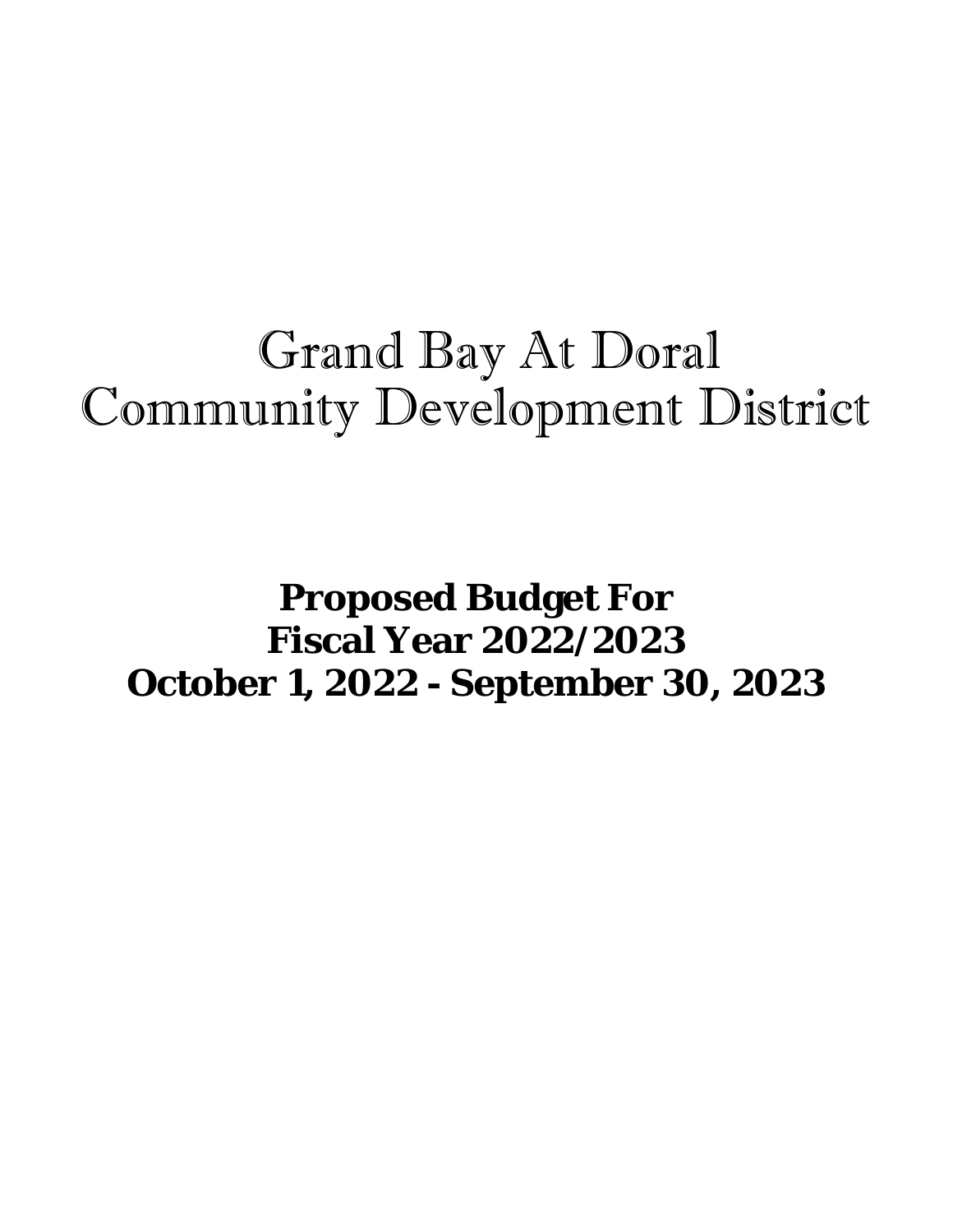### **CONTENTS**

- **I DETAILED FINAL BUDGET**
- **II BUDGET COMPARISON**
- **III DETAILED PROPOSED BUDGET DORAL BREEZE**
- **IV DETAILED PROPOSED BUDGET MIDTOWN**
- **V DETAILED PROPOSED BUDGET NORTH PARCEL**
- **VI DETAILED PROPOSED BUDGET SOUTH PARCEL**
- **VII DETAILED PROPOSED 2012 (DORAL BREEZE) DEBT SERVICE FUND BUDGET**
- **VIII DETAILED PROPOSED 2014 (MIDTOWN) DEBT SERVICE FUND BUDGET**
- **IX DETAILED PROPOSED 2014 (NORTH PARCEL) DEBT SERVICE FUND BUDGET**
- **X DETAILED PROPOSED 2016 (SOUTH PARCEL) DEBT SERVICE FUND BUDGET**
- **XI ASSESSMENT COMPARISON DORAL BREEZE**
- **XII ASSESSMENT COMPARISON MIDTOWN**
- **XIII ASSESSMENT COMPARISON NORTH PARCEL**
- **XIV ASSESSMENT COMPARISON SOUTH PARCEL**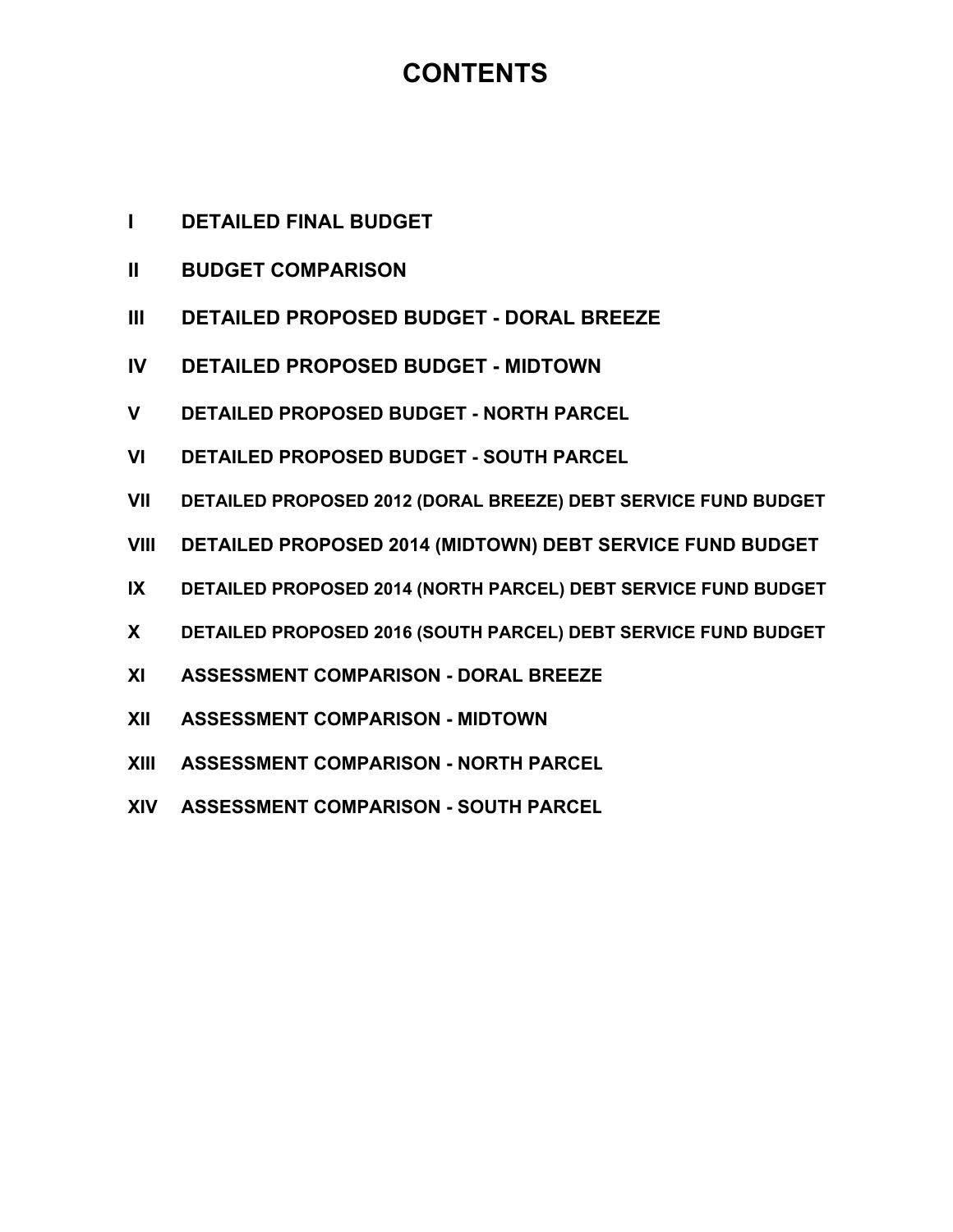### **DETAILED PROPOSED BUDGET GRAND BAY AT DORAL COMMUNITY DEVELOPMENT DISTRICT FISCAL YEAR 2022/2023 OCTOBER 1, 2022 - SEPTEMBER 30, 2023**

|                                                                                                 | <b>FISCAL YEAR</b><br>2020/2021 | <b>FISCAL YEAR</b><br>2021/2022 | <b>DORAL BREEZE</b><br><b>FISCAL YEAR</b><br>2022/2023 | <b>MIDTOWN DORAL</b><br><b>FISCAL YEAR</b><br>2022/2023 | <b>GRAND BAY NORTH</b><br><b>FISCAL YEAR</b><br>2022/2023 | <b>GRAND BAY SOUTH</b><br><b>FISCAL YEAR</b><br>2022/2023 | <b>FISCAL YEAR</b><br>2022/2023 |
|-------------------------------------------------------------------------------------------------|---------------------------------|---------------------------------|--------------------------------------------------------|---------------------------------------------------------|-----------------------------------------------------------|-----------------------------------------------------------|---------------------------------|
| <b>REVENUES</b>                                                                                 | <b>ACTUAL</b>                   | <b>BUDGET</b>                   | <b>BUDGET</b>                                          | <b>BUDGET</b>                                           | <b>BUDGET</b>                                             | <b>BUDGET</b>                                             | <b>BUDGET</b>                   |
| Administrative Assessments                                                                      | 132,543                         | 125,014                         | 21,868                                                 | 27,717                                                  | 14,588                                                    | 61,917                                                    | 126,090                         |
| Maintenance Assessments                                                                         | 239,041                         | 370,745<br>$\Omega$             | 35,213<br>$\Omega$                                     | 200,000<br>$\Omega$                                     | 24,628<br>$\pmb{0}$                                       | 103,989<br>0                                              | 363,830                         |
| Direct Bill O&M Assessments<br>Debt Assessments - A Bonds                                       | 19,703<br>2,530,689             | 2,454,396                       | 884,505                                                | $\Omega$                                                | $\Omega$                                                  | 1,569,891                                                 | 2,454,396                       |
| Debt Assessments - A-1 Bonds                                                                    | 986,079                         | 985,790                         | 0                                                      | 631,354                                                 | 354,436                                                   | $\mathbf 0$                                               | 985,790                         |
| Debt Assessments - A-2 Bonds                                                                    | 866,167                         | 866,004                         | 0                                                      | 616,148                                                 | 249,856                                                   | $\pmb{0}$                                                 | 866,004                         |
| <b>Other Revenues</b>                                                                           | 25,186                          | $\Omega$                        | $\mathbf 0$                                            | $\Omega$                                                | $\Omega$                                                  | $\pmb{0}$                                                 |                                 |
| Interest Income                                                                                 | 2,004                           | 1,000                           | 219                                                    | 89                                                      | 215                                                       | 477                                                       | 1,000                           |
| <b>TOTAL REVENUES</b>                                                                           | \$<br>4,801,412                 | 4,802,949<br>\$                 | \$<br>941,805                                          | 1,475,308<br>\$                                         | \$<br>643,723                                             | \$<br>1,736,274                                           | 4,797,110                       |
| <b>EXPENDITURES</b>                                                                             |                                 |                                 |                                                        |                                                         |                                                           |                                                           |                                 |
| <b>Maintenance Expenditures</b>                                                                 |                                 |                                 |                                                        |                                                         |                                                           |                                                           |                                 |
| Preserve/Wetland Mitigation Area Maintenance                                                    | 47,750                          | 85,000                          | 13,600                                                 | 13,700                                                  | 13,700                                                    | 49,000                                                    | 90,000                          |
| Miscellaneous Maintenance                                                                       | 3,293                           | 50,000                          | 1,000                                                  | 14,300                                                  | 900                                                       | 18,800                                                    | 35,000                          |
| Lawn/Landscape Service - Median/Right Of Way MTE                                                | $\Omega$                        | 12,000                          | 1,000                                                  |                                                         | 1,000                                                     | 8,000                                                     | 10,000                          |
| Mulch/Fertilizer/Pesticide                                                                      | $\mathbf 0$<br>24,154           | 1,900<br>8,000                  | 300<br>$\Omega$                                        | $\Omega$                                                | 400<br>2,500                                              | 1,200                                                     | 1,900<br>10,000                 |
| Lift Station/Sanitary Sewer Line MTE (Adagio)<br>Lift Station/Sanitary Sewer Line MTE (Midtown) | 102,620                         | 30,000                          | $\mathbf 0$                                            | 30,000                                                  | $\Omega$                                                  | 7,500<br>$\mathbf 0$                                      | 30,000                          |
| Irrigation Systems MTE & Power                                                                  | 821                             | 7,200                           | 3,500                                                  | 1,500                                                   | 300                                                       | 900                                                       | 6,200                           |
| Security                                                                                        | $\mathbf 0$                     | $\Omega$                        | $\mathbf 0$                                            | $\Omega$                                                | 0                                                         | 0                                                         |                                 |
| Tree/Shrubbery Replacement                                                                      | $\Omega$                        | 2,000                           | 500                                                    | $\Omega$                                                | 250                                                       | 1,250                                                     | 2,000                           |
| Annual Engineer's Report & Misc Engineering                                                     | 4,580                           | 8,000                           | 800                                                    | 2,000                                                   | 1,600                                                     | 3,600                                                     | 8,000                           |
| Lake Tract MTE & Fountain MTE - DB & MT                                                         | 12,185                          | 20,000                          | 11,000                                                 | 9,000                                                   | $\mathbf 0$                                               | $\mathsf{O}$                                              | 20,000                          |
| Roadway/Signage/Drainage                                                                        | $\Omega$                        | 5,900                           | 400                                                    | 500                                                     | 500                                                       | 4,000                                                     | 5,400                           |
| Midtown Plaza Maintenance Reimbursement                                                         | 150,060                         | 105,000                         | $\mathbf 0$                                            | 110,000                                                 | $\mathbf 0$                                               | 0                                                         | 110,000                         |
| FPL Easement Maintenance/Upkeep                                                                 | $\mathbf 0$                     | 6,250                           | 1,000                                                  | 2,500                                                   | 1,000                                                     | 1,750                                                     | 6,250                           |
| FPL Power Sanitary Sewer Lift Stations                                                          | $\mathbf 0$                     | 7,250                           | 0                                                      | 4,500                                                   | 1,000                                                     | 1,750                                                     | 7,250                           |
| <b>Total Maintenance Expenditures</b>                                                           | 345,463                         | 348,500                         | 33,100                                                 | 188,000                                                 | 23,150                                                    | 97,750                                                    | 342,000                         |
| <b>Administrative Expenditures</b>                                                              |                                 |                                 |                                                        |                                                         |                                                           |                                                           |                                 |
| Management                                                                                      | 35,076                          | 35,566                          | 7,982                                                  | 3,387                                                   | 4,888                                                     | 20,376                                                    | 36,633                          |
| <b>Supervisor Fees</b>                                                                          | 0                               | 3,000                           | 750                                                    | 750                                                     | 750                                                       | 750                                                       | 3,000                           |
| Payroll Taxes                                                                                   | $\Omega$                        | 232                             | 58                                                     | 58                                                      | 58                                                        | 58                                                        | 232                             |
| <b>Field Operations</b>                                                                         | 7,320                           | 7,320                           | 1,050                                                  | 3,000                                                   | 1,037                                                     | 2,233                                                     | 7,320                           |
| Legal<br>Assessment Roll                                                                        | 9,554<br>10,000                 | 21,500<br>10,000                | 4,704<br>2,188                                         | 1,892<br>880                                            | 4,642<br>2,160                                            | 10,262<br>4,772                                           | 21,500<br>10,000                |
| <b>Audit Fees</b>                                                                               | 6,900                           | 8,000                           | 1,750                                                  | 704                                                     | 1,727                                                     | 3,819                                                     | 8,000                           |
| Arbitrage Rebate Fee                                                                            | 3,000                           | 3,000                           | 500                                                    | 1,000                                                   | 1,000                                                     | 500                                                       | 3,000                           |
| Insurance - GL & Public Officials Liability Insurance                                           | 7,543                           | 8,000                           | 2,050                                                  | 825                                                     | 2,023                                                     | 4,472                                                     | 9,370                           |
| Insurance - Property Coverage                                                                   | 0                               | 6,800                           | 300                                                    | 4,500                                                   | 750                                                       | 1,250                                                     | 6,800                           |
| Legal Advertisements                                                                            | 444                             | 1,500                           | 306                                                    | 123                                                     | 302                                                       | 669                                                       | 1,400                           |
| Miscellaneous                                                                                   | 982                             | 3,000                           | 656                                                    | 264                                                     | 648                                                       | 1,432                                                     | 3,000                           |
| Postage                                                                                         | 296                             | 800                             | 129                                                    | 171                                                     | 127                                                       | 348                                                       | 775                             |
| Office Supplies                                                                                 | 659                             | 1,500                           | 318                                                    | 122                                                     | 314                                                       | 696                                                       | 1,450                           |
| Dues & Subscriptions<br><b>Trustee Fee</b>                                                      | 175<br>21,091                   | 175<br>21,500                   | 38<br>4,000                                            | 15<br>7,000                                             | 38<br>7,000                                               | 84<br>3,500                                               | 175<br>21,500                   |
| Continuing Disclosure Fee                                                                       | 3,000                           | 3,000                           | 500                                                    | 1,000                                                   | 500                                                       | 1,000                                                     | 3,000                           |
| Website Management                                                                              | 2,000                           | 2,000                           | 437                                                    | 176                                                     | 432                                                       | 955                                                       | 2,000                           |
| <b>Property Taxes</b>                                                                           | 77                              | 1,000                           | 164                                                    | 66                                                      | 162                                                       | 358                                                       | 750                             |
| Administrative Contingency                                                                      | $\Omega$                        | 2,400                           | 525                                                    | 210                                                     | 520                                                       | 1,145                                                     | 2,400                           |
| <b>Total Administrative Expenditures</b>                                                        | 108,117                         | 140,293                         | 28,405                                                 | 26,143                                                  | 29,078                                                    | 58,679                                                    | 142,305                         |
| <b>TOTAL EXPENDITURES</b>                                                                       | \$<br>453,580                   | 488,793<br>\$                   | \$<br>61.505                                           | 214,143<br>5                                            | 52,228<br>\$                                              | \$<br>156,429                                             | 484,305                         |
| <b>REVENUES LESS EXPENDITURES</b>                                                               | \$<br>4,347,832 \$              | 4,314,156                       | \$<br>880,300 \$                                       | $1,261,165$ \$                                          | $591,495$ \$                                              | $1,579,845$ \$                                            | 4,312,805                       |
| Bond Payments (A)                                                                               | $(2,423,668)$ \$                | (2,307,133)                     | (831, 435)                                             | 0                                                       | $\mathbf 0$                                               | $(1,475,698)$ \$                                          | (2,307,133)                     |
| Bond Payments (A-1)                                                                             | $(948, 452)$ \$                 | (926, 643)                      | 0                                                      | (593, 473)                                              | (333, 170)                                                | 0 <sup>8</sup>                                            | (926, 643)                      |
| Bond Payments (A-2)                                                                             | $(833,748)$ \$                  | (814, 043)                      | $\mathsf 0$                                            | (579, 179)                                              | (234, 864)                                                | 0 <sup>8</sup>                                            | (814, 043)                      |
|                                                                                                 |                                 |                                 |                                                        |                                                         |                                                           |                                                           |                                 |
| <b>BALANCE</b>                                                                                  | \$<br>$141,964$ \$              | 266,337                         | \$<br>48,865 \$                                        | $88,513$ \$                                             | $23,461$ \$                                               | 104,147 <b>\$</b>                                         | 264,986                         |
| County Appraiser & Tax Collector Fee                                                            | $(44, 713)$ \$                  | (96, 039)                       | (18, 832)                                              | (29, 504)                                               | (12, 870)                                                 | $(34, 715)$ \$                                            | (95, 921)                       |
| <b>Discounts For Early Payments</b>                                                             | $(147, 059)$ \$                 | (192, 078)                      | (37, 663)                                              | (59,009)                                                | (25, 741)                                                 | $(69, 432)$ \$                                            | (191, 845)                      |
| <b>EXCESS/(SHORTFALL)</b>                                                                       | \$<br>$(49,808)$ \$             | (21, 780)                       | \$<br>$(7,630)$ \$                                     |                                                         | \$<br>$(15, 150)$ \$                                      |                                                           | $-1$ s<br>(22, 780)             |
| Carryover From Prior Year                                                                       | $\mathbf 0$                     | 21,780                          | 7,630                                                  | $\mathsf{O}\xspace$                                     | 15,150                                                    | 0                                                         | 22,780                          |
| <b>NET EXCESS/ (SHORTFALL)</b>                                                                  | \$<br>$(49,808)$ \$             |                                 | \$<br>$\blacksquare$                                   | \$                                                      | \$<br>$\blacksquare$                                      | \$<br>$-15$                                               |                                 |

**Units**<br>Midtown Doral<br>1847

Total Units Doral Breeze Midtown Doral Grand Bay North Grand Bay South\* Total Units 541 1847 347 1516 4251 4,251

\* - Includes 440 Apartment Units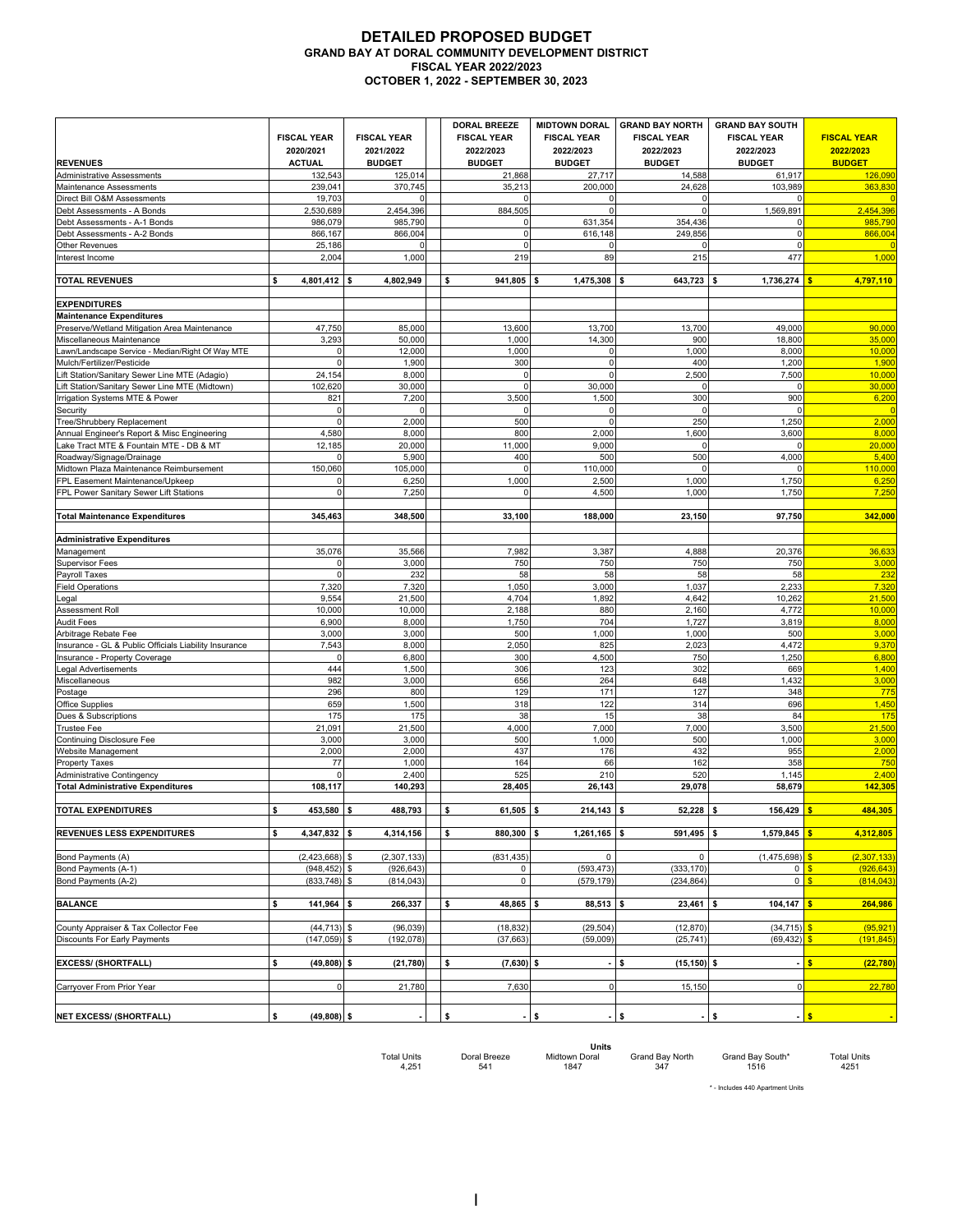### **BUDGET COMPARISON GRAND BAY AT DORAL COMMUNITY DEVELOPMENT DISTRICT FISCAL YEAR 2022/2023 OCTOBER 1, 2022 - SEPTEMBER 30, 2023**

|                                                                                                 | <b>FISCAL YEAR</b>   | <b>FISCAL YEAR</b>       | <b>FISCAL YEAR</b>                    |
|-------------------------------------------------------------------------------------------------|----------------------|--------------------------|---------------------------------------|
|                                                                                                 | 2020/2021            | 2021/2022                | 2022/2023                             |
| <b>REVENUES</b>                                                                                 | <b>ACTUAL</b>        | <b>BUDGET</b>            | <b>BUDGET</b>                         |
| Administrative Assessments                                                                      | 132,543              | 125,014                  | 126,090                               |
| Maintenance Assessments                                                                         | 239,041              | 370,745                  | 363,830                               |
| Direct Bill O&M Assessments                                                                     | 19,703               | $\Omega$                 | $\overline{0}$                        |
| Debt Assessments - A Bonds                                                                      | 2,530,689            | 2,454,396                | 2,454,396                             |
| Debt Assessments - A-1 Bonds                                                                    | 986,079              | 985,790                  | 985,790                               |
| Debt Assessments - A-2 Bonds                                                                    | 866,167              | 866,004                  | 866,004                               |
| <b>Other Revenues</b><br>Interest Income                                                        | 25,186<br>2,004      | Ω<br>1,000               | 1,000                                 |
|                                                                                                 |                      |                          |                                       |
| <b>TOTAL REVENUES</b>                                                                           | \$<br>4,801,412      | 4,802,949<br>s           | 4,797,110<br>\$                       |
| <b>EXPENDITURES</b>                                                                             |                      |                          |                                       |
| <b>Maintenance Expenditures</b>                                                                 |                      |                          |                                       |
| Preserve/Wetland Mitigation Area Maintenance                                                    | 47,750               | 85,000                   | 90,000                                |
| Miscellaneous Maintenance                                                                       | 3,293                | 50,000                   | 35,000                                |
| Lawn/Landscape Service - Median/Right Of Way MTE                                                |                      | 12,000                   | 10,000                                |
| Mulch/Fertilizer/Pesticide                                                                      | $\mathbf 0$          | 1,900                    | 1,900                                 |
| Lift Station/Sanitary Sewer Line MTE (Adagio)<br>Lift Station/Sanitary Sewer Line MTE (Midtown) | 24,154<br>102,620    | 8,000<br>30,000          | 10,000<br>30,000                      |
| Irrigation Systems MTE & Power                                                                  | 821                  | 7,200                    | 6,200                                 |
| Security                                                                                        | $\mathbf 0$          | 0                        | $\overline{0}$                        |
| Tree/Shrubbery Replacement                                                                      | $\mathbf 0$          | 2,000                    | 2,000                                 |
| Annual Engineer's Report & Miscellaneous Engineering                                            | 4,580                | 8,000                    | 8,000                                 |
| Lake Tract MTE & Fountain MTE - DM & MT                                                         | 12,185               | 20,000                   | 20,000                                |
| Roadways/Signage/Drainage                                                                       | 0                    | 5,900                    | 5,400                                 |
| Midtown Plaza Maintenance Reimbursement                                                         | 150,060              | 105,000                  | 110,000                               |
| FPL Easement Maintenance/Upkeep                                                                 | 0                    | 6,250                    | 6,250                                 |
| FPL Power Sanitary Sewer Lift Stations                                                          | 0                    | 7,250                    | 7,250                                 |
|                                                                                                 |                      |                          | 342,000                               |
| <b>Total Maintenance Expenditures</b>                                                           | 345,463              | 348,500                  |                                       |
| <b>Administrative Expenditures</b>                                                              |                      |                          |                                       |
| Management                                                                                      | 35,076               | 35,566                   | 36,633                                |
| <b>Supervisor Fees</b>                                                                          | $\mathbf 0$          | 3,000                    | 3,000                                 |
| Payroll Taxes                                                                                   | $\Omega$             | 232                      | 232                                   |
| <b>Field Operations</b>                                                                         | 7,320                | 7,320                    | 7,320                                 |
| Legal                                                                                           | 9,554                | 21,500                   | 21,500                                |
| Assessment Roll                                                                                 | 10,000               | 10,000                   | 10,000                                |
| <b>Audit Fees</b>                                                                               | 6,900                | 8,000                    | 8,000                                 |
| Arbitrage Rebate Fee                                                                            | 3,000                | 3,000                    | 3,000                                 |
| Insurance - GL & Public Officials Liability Insurance<br>Insurance - Property Coverage          | 7,543<br>$\mathbf 0$ | 8,000<br>6,800           | 9,370<br>6,800                        |
| <b>Legal Advertisements</b>                                                                     | 444                  | 1,500                    | 1,400                                 |
| Miscellaneous                                                                                   | 982                  | 3,000                    | 3,000                                 |
| Postage                                                                                         | 296                  | 800                      | 775                                   |
| <b>Office Supplies</b>                                                                          | 659                  | 1,500                    | 1,450                                 |
| Dues & Subscriptions                                                                            | 175                  | 175                      | 175                                   |
| <b>Trustee Fee</b>                                                                              | 21,091               | 21,500                   | 21,500                                |
| Continuing Disclosure Fee                                                                       | 3,000                | 3,000                    | 3,000                                 |
| <b>Website Management</b>                                                                       | 2,000                | 2,000                    | 2,000                                 |
| <b>Property Taxes</b>                                                                           | 77                   | 1,000                    | 750                                   |
| <b>Administrative Contingency</b><br><b>Total Administrative Expenditures</b>                   | 0                    | 2,400                    | 2,400<br>142,305                      |
|                                                                                                 | 108,117              | 140,293                  |                                       |
| <b>TOTAL EXPENDITURES</b>                                                                       | \$<br>453,580        | \$<br>488,793            | 484,305<br>\$                         |
|                                                                                                 |                      |                          |                                       |
| <b>REVENUES LESS EXPENDITURES</b>                                                               | \$<br>4,347,832      | 4,314,156<br>\$          | 4,312,805<br>$\frac{1}{2}$            |
| Bond Payments (A)                                                                               | (2,423,668)          | (2,307,133)<br>\$        | (2,307,133)<br>$\mathbf{s}$           |
| Bond Payments (A-1)                                                                             | (948, 452)           | \$<br>(926, 643)         | $\boldsymbol{s}$<br>(926, 643)        |
| Bond Payments (A-2)                                                                             | $(833,748)$ \$       | (814, 043)               | $\mathsf{s}$<br>(814, 043)            |
|                                                                                                 |                      |                          |                                       |
| <b>BALANCE</b>                                                                                  | \$<br>141,964        | \$<br>266,337            | 264,986<br>\$                         |
|                                                                                                 |                      |                          |                                       |
| County Appraiser & Tax Collector Fee                                                            | (44, 713)            | (96, 039)<br>\$          | (95, 921)<br>$\mathsf{s}$             |
| Discounts For Early Payments                                                                    | (147, 059)           | (192, 078)               | $\overline{\mathbf{s}}$<br>(191, 845) |
| <b>EXCESS/ (SHORTFALL)</b>                                                                      | (49, 808)<br>\$      | \$<br>(21, 780)          | (22, 780)<br>\$                       |
|                                                                                                 |                      |                          |                                       |
| Carryover From Prior Year                                                                       | $\pmb{0}$            | 21,780                   | 22,780                                |
|                                                                                                 |                      |                          |                                       |
| <b>NET EXCESS/ (SHORTFALL)</b>                                                                  | \$<br>$(49,808)$ \$  | $\overline{\phantom{a}}$ | $\bullet$                             |
|                                                                                                 |                      |                          |                                       |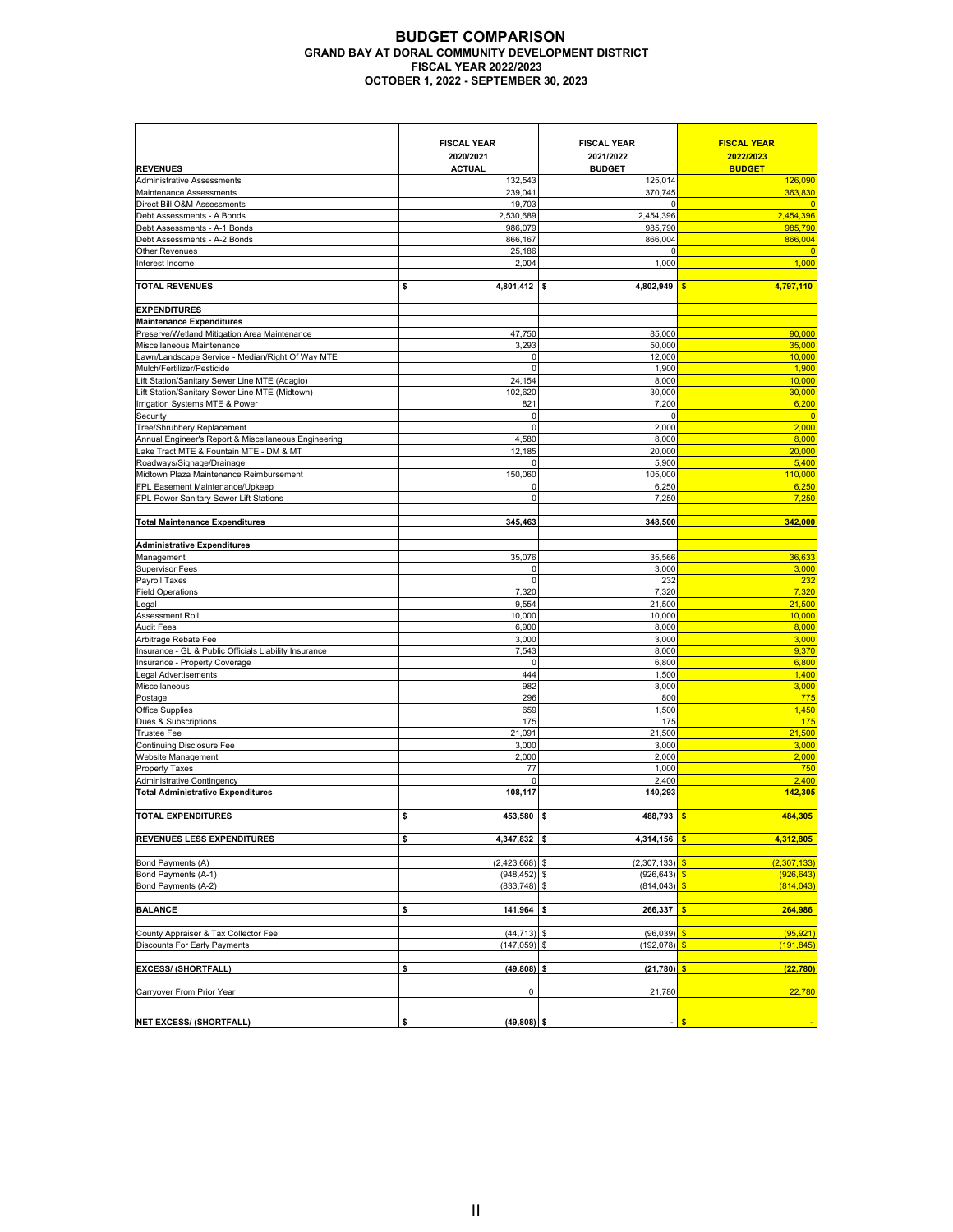### **DORAL BREEZE PROPOSED BUDGET GRAND BAY AT DORAL COMMUNITY DEVELOPMENT DISTRICT FISCAL YEAR 2022/2023 OCTOBER 1, 2022 - SEPTEMBER 30, 2023**

|                                                          | <b>FISCAL YEAR</b><br>2020/2021 | <b>FISCAL YEAR</b><br>2021/2022 | <b>FISCAL YEAR</b><br>2022/2023 |
|----------------------------------------------------------|---------------------------------|---------------------------------|---------------------------------|
| <b>REVENUES</b>                                          | <b>ACTUAL</b>                   | <b>BUDGET</b>                   | <b>BUDGET</b>                   |
| <b>Administrative Assessments</b>                        | 23,852                          | 21,435                          | 21,868                          |
| <b>Maintenance Assessments</b>                           | 35,408                          | 35,745                          | 35,213                          |
| Debt Assessments - 2012 Bonds                            | 884,533                         | 884,505                         | 884,505                         |
| <b>Other Revenues</b>                                    | 3100                            | 0                               | $\Omega$                        |
| Interest Income                                          | 2.004                           | 219                             | 219                             |
|                                                          |                                 |                                 |                                 |
| <b>TOTAL REVENUES</b>                                    | 948,897<br>\$                   | 941,904<br>\$                   | 941,805<br>\$                   |
|                                                          |                                 |                                 |                                 |
| <b>EXPENDITURES</b>                                      |                                 |                                 |                                 |
| <b>Maintenance Expenditures</b>                          |                                 |                                 |                                 |
| Preserve/Wetland Mitigation Area Maintenance             | 10,448                          | 13,000                          | 13,600                          |
| Miscellaneous Maintenance                                | 3,261                           | 1,600                           | 1,000                           |
| Irrigation Systems MTE & Power                           | 0                               | 4,000                           | 3,500                           |
| Lake Tract MTE & Fountain MTE                            | 12,185                          | 11,000                          | 11,000                          |
| Lawn/Landscape Service - Median Maintenance/Right Of Way | 0                               | 1,000                           | 1,000                           |
| Mulch/Fertilizer/Pesticide                               | 0                               | 300                             | 300                             |
| FPL Easment Maintenance Upkeep                           | $\mathbf 0$                     | 1,000                           | 1,000                           |
| <b>Electrical For Irrigation Pumps</b>                   | 0                               | 0                               | $\overline{0}$                  |
| <b>Irrigation Repairs</b>                                | 821                             | 0                               | $\overline{0}$                  |
| Tree/Shrubbery Replacement                               | 0                               | 500                             | 500                             |
| Roadway/Signage/Drainage                                 | $\mathbf 0$                     | 400                             | 400                             |
| Annual Engineer's Report & Miscellaneous Engineering     | 975                             | 800                             | 800                             |
| <b>Total Maintenance Expenditures</b>                    | 27,690                          | 33,600                          | 33,100                          |
|                                                          |                                 |                                 |                                 |
| <b>Administrative Expenditures</b>                       |                                 |                                 |                                 |
| Management                                               | 7.675                           | 7,782                           | 7,982                           |
| <b>Supervisor Fees</b>                                   | 0                               | 750                             | 750                             |
| Payroll Taxes                                            | 0                               | 58                              | 58                              |
| <b>Field Operations</b>                                  | 1,050                           | 1,050                           | 1,050                           |
| Legal                                                    | 2,090                           | 4,704                           | 4,704                           |
| Assessment Roll                                          | 2,188                           | 2,188                           | 2,188                           |
| <b>Audit Fees</b>                                        | 1,510                           | 1,750                           | 1,750                           |
| Arbitrage Rebate Fee                                     | 500                             | 500                             | 500                             |
| Insurance - GL & Public Officials Liability Insurance    | 1,650                           | 1,750                           | 2,050                           |
| Insurance - Property Coverage                            | 0                               | 300                             | 300                             |
| Legal Advertisements                                     | 97                              | 329                             | 306                             |
| Miscellaneous                                            | 179                             | 656                             | 656                             |
| Postage                                                  | 65                              | 134                             | 129                             |
| <b>Office Supplies</b>                                   | 144                             | 328                             | 318                             |
| Dues & Subscriptions                                     | 38                              | 38                              | 38                              |
| <b>Trustee Fee</b>                                       | 3,591                           | 4,000                           | 4,000                           |
|                                                          | 500                             | 500                             | 500                             |
| <b>Continuing Disclosure Fee</b>                         | 437                             | 437                             | 437                             |
| <b>Website Management</b><br><b>Property Taxes</b>       | 18                              | 219                             | 164                             |
|                                                          |                                 |                                 |                                 |
| <b>Administrative Contingency</b>                        | 0                               | 525                             | 525                             |
| <b>Total Administrative Expenditures</b>                 | 21,732                          | 27,998                          | 28,405                          |
| <b>TOTAL EXPENDITURES</b>                                | 49,422<br>\$                    | 61,598<br>\$                    | \$                              |
|                                                          |                                 |                                 | 61,505                          |
| <b>REVENUES LESS EXPENDITURES</b>                        | \$<br>899,475                   | \$<br>880,306                   | \$<br>880,300                   |
|                                                          |                                 |                                 |                                 |
| Bond Payments (2012)                                     | (845, 675)                      | (831, 435)                      | (831, 435)                      |
| <b>BALANCE</b>                                           | \$<br>53,800                    | \$<br>48,871                    | $\frac{1}{2}$<br>48,865         |
|                                                          |                                 |                                 |                                 |
| County Appraiser & Tax Collector Fee                     | (9, 115)                        | (18, 834)                       | (18, 832)                       |
| <b>Discounts For Early Payments</b>                      | (32, 276)                       | (37, 667)                       | (37, 663)                       |
|                                                          |                                 |                                 |                                 |
| <b>EXCESS/ (SHORTFALL)</b>                               | 12,409<br>\$                    | $(7,630)$ \$<br>\$              | (7,630)                         |
| Carryover From Prior Year                                |                                 | 7,630                           | 7,630                           |
|                                                          |                                 |                                 |                                 |
| <b>NET EXCESS/ (SHORTFALL)</b>                           | $12,409$ \$<br>\$               | $\blacksquare$                  | $\sqrt{3}$                      |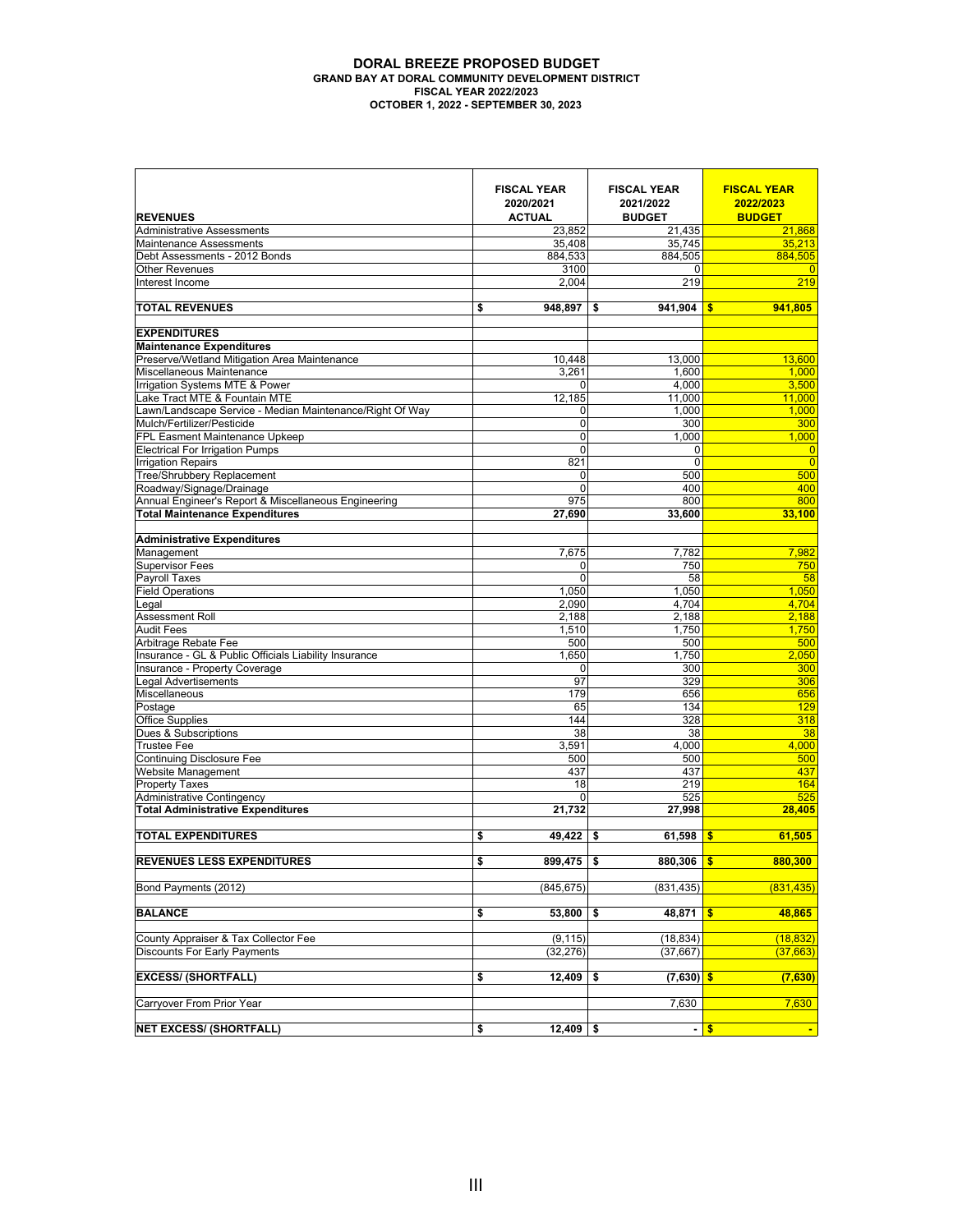### **MIDTOWN PROPOSED BUDGET GRAND BAY AT DORAL COMMUNITY DEVELOPMENT DISTRICT FISCAL YEAR 2022/2023 OCTOBER 1, 2022 - SEPTEMBER 30, 2023**

|                                                                           | <b>FISCAL YEAR</b><br>2020/2021 | <b>FISCAL YEAR</b><br>2021/2022 | <b>FISCAL YEAR</b><br>2022/2023 |
|---------------------------------------------------------------------------|---------------------------------|---------------------------------|---------------------------------|
| <b>REVENUES</b>                                                           | <b>ACTUAL</b>                   | <b>BUDGET</b>                   | <b>BUDGET</b>                   |
| <b>Administrative Assessments</b><br><b>Maintenance Assessments</b>       | 32,535<br>79,870                | 27,460<br>201,064               | 27,717<br>200.000               |
| Direct Bill O&M Assessments                                               | 0                               | 0                               | $\overline{0}$                  |
| Debt Assessments - 2014A-1 Bonds                                          | 631.633                         | 631,354                         | 631,354                         |
| Debt Assessments - 2014A-2 Bonds                                          | 616,310                         | 616,149                         | 616,149                         |
| <b>Other Revenues</b>                                                     | 20,615                          | 0                               | $\overline{0}$                  |
| Interest Income                                                           | $\Omega$                        | 89                              | 89                              |
|                                                                           |                                 |                                 |                                 |
| <b>TOTAL REVENUES</b>                                                     | $1,380,963$ \$<br>\$            | 1,476,116                       | 1,475,309<br>\$                 |
| <b>EXPENDITURES</b>                                                       |                                 |                                 |                                 |
| <b>Maintenance Expenditures</b>                                           |                                 |                                 |                                 |
| Preserve/Wetland Mitigation Area Maintenance                              | 4,202                           | 13,000                          | 13,700                          |
| Miscellaneous Maintenance                                                 | 4                               | 20,000                          | 14,300                          |
| Lawn/Landscape Service - Median/Right Of Way MTE                          | 0                               | $\overline{0}$                  | $\overline{0}$                  |
| Mulch/Fertilizer/Pesticide                                                | $\Omega$                        | $\Omega$                        | $\overline{0}$                  |
| Lift Station/Sanitary Sewer Line MTE (Midtown)                            | 102,620                         | 30,000                          | 30.000                          |
| Irrigation Systems MTE & Power                                            | 0                               | 2,000                           | 1,500                           |
| Security                                                                  | $\overline{0}$                  | 0                               | $\overline{0}$                  |
| Tree/Shrubbery Replacement                                                | $\overline{0}$                  | $\Omega$                        | $\overline{0}$                  |
| Roadways/Signage/Drainage                                                 | $\Omega$                        | 1,000                           | 500                             |
| Midtown Plaza Maintenance Reimbursement                                   | 150,060                         | 105,000                         | 110,000                         |
| FPL Easement Maintenance/Upkeep<br>FPL Power Sanitary Sewer Lift Stations | 0<br>$\overline{\mathsf{o}}$    | 2,500<br>4,500                  | 2,500<br>4,500                  |
| Lake Tract MTE & Fountain MTE                                             | 0                               | 9,000                           | 9,000                           |
| Annual Engineer's Report & Miscellaneous Engineering                      | 1,125                           | 2,000                           | 2,000                           |
| <b>Total Maintenance Expenditures</b>                                     | 258,011                         | 189,000                         | 188,000                         |
|                                                                           |                                 |                                 |                                 |
| <b>Administrative Expenditures</b>                                        |                                 |                                 |                                 |
| Management                                                                | 3,176                           | 3,220                           | 3,387                           |
| <b>Supervisor Fees</b>                                                    | 0                               | 750                             | 750                             |
| <b>Payroll Taxes</b>                                                      | 0                               | 58                              | 58                              |
| <b>Field Operations</b>                                                   | 3,000                           | 3.000                           | 3,000                           |
| Legal                                                                     | 841                             | 1,892                           | 1,892                           |
| Assessment Roll<br><b>Audit Fees</b>                                      | 880<br>605                      | 880<br>704                      | 880<br>704                      |
| Arbitrage Rebate Fee                                                      | 1,000                           | 1,000                           | 1,000                           |
| Insurance - GL & Public Officials Liability Insurance                     | 664                             | 704                             | 825                             |
| Insurance - Property Coverage                                             | 0                               | 4,500                           | 4,500                           |
| Legal Advertisements                                                      | 39                              | 132                             | 123                             |
| Miscellaneous                                                             | 72                              | 264                             | 264                             |
| Postage                                                                   | 26                              | 176                             | 171                             |
| <b>Office Supplies</b>                                                    | 58                              | 132                             | 122                             |
| Dues & Subscriptions                                                      | 15                              | 15                              | 15                              |
| <b>Trustee Fee</b>                                                        | 7,000                           | 7,000                           | 7.000                           |
| <b>Continuing Disclosure Fee</b>                                          | 1.000                           | 1.000                           | 1.000                           |
| Website Management<br><b>Property Taxes</b>                               | 176<br>6                        | 176<br>88                       | 176<br>66                       |
| <b>Administrative Contingency</b>                                         | $\Omega$                        | 210                             | 210                             |
| <b>Total Administrative Expenditures</b>                                  | 18,558                          | 25,901                          | 26,143                          |
|                                                                           |                                 |                                 |                                 |
| <b>TOTAL EXPENDITURES</b>                                                 | 276,569<br>\$                   | 214,901<br>\$                   | 214,143<br>\$                   |
|                                                                           |                                 |                                 |                                 |
| <b>REVENUES LESS EXPENDITURES</b>                                         | 1,104,394<br>\$                 | 1,261,215<br>\$                 | 1,261,166<br>-\$                |
| Bond Payments - Series 2014A-1                                            | (609, 866)                      | (593, 473)                      | (593, 473)                      |
| Bond Payments - Series 2014A-2                                            | (595, 072)                      | (579, 179)                      | (579, 179)                      |
|                                                                           |                                 |                                 |                                 |
| <b>BALANCE</b>                                                            | $(100, 544)$ \$<br>\$           | 88,563                          | 88,514<br>-\$                   |
| County Appraiser & Tax Collector Fee                                      | (13, 266)                       | (29, 521)                       | (29, 504)                       |
| <b>Discounts For Early Payments</b>                                       | (33, 505)                       | (59, 041)                       | (59,009)                        |
|                                                                           |                                 |                                 |                                 |
| <b>EXCESS/ (SHORTFALL)</b>                                                | \$<br>$(147, 315)$ \$           | $\mathbf{1}$                    | $\frac{1}{2}$<br>$\blacksquare$ |
|                                                                           |                                 |                                 |                                 |
| Carryover From Prior Year                                                 | 0                               | $\mathbf 0$                     | $\overline{0}$                  |
| <b>NET EXCESS/ (SHORTFALL)</b>                                            | $(147, 315)$ \$<br>\$           | $1$   \$                        | $\blacksquare$                  |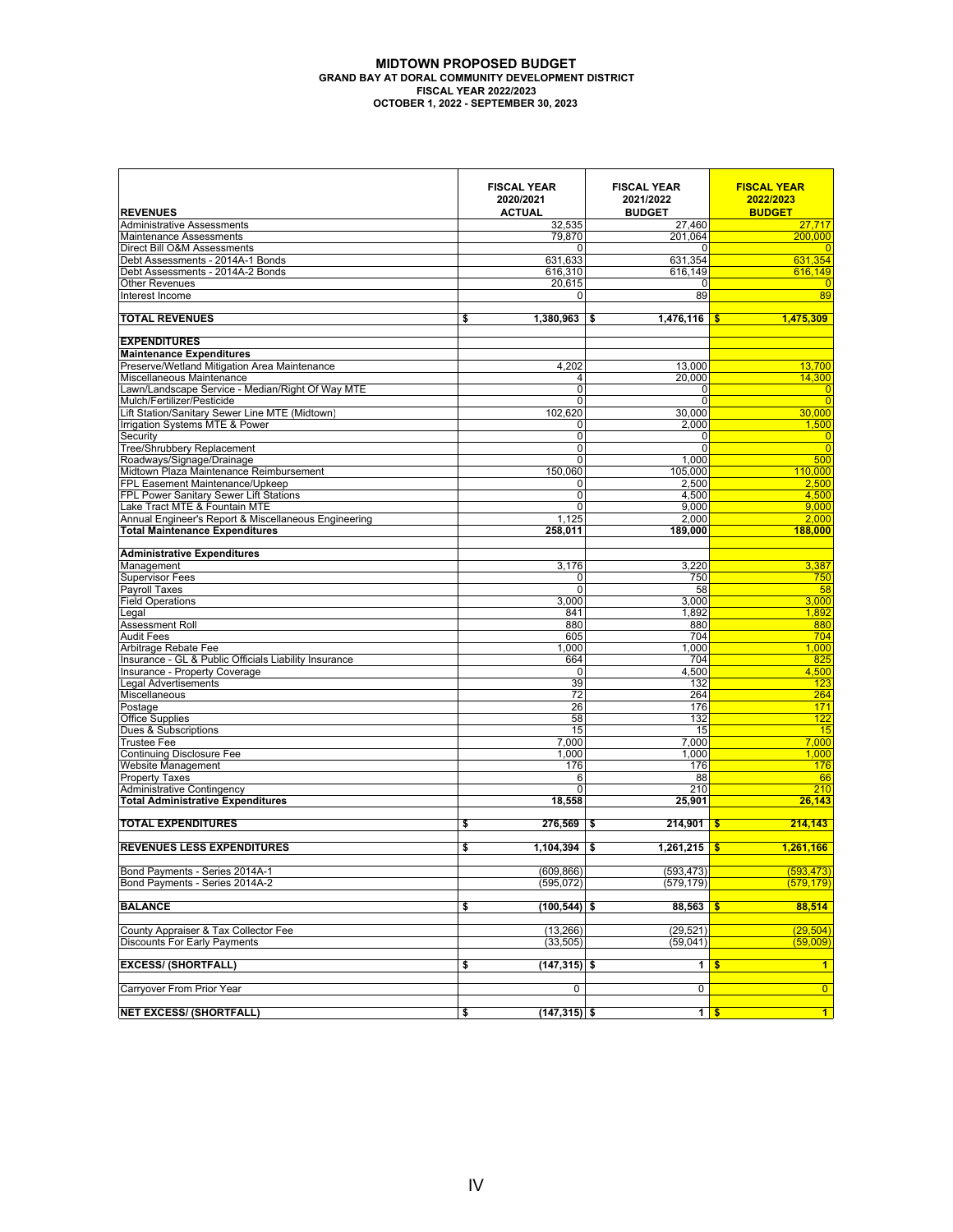### **GRAND BAY NORTH PARCEL PROPOSED BUDGET GRAND BAY AT DORAL COMMUNITY DEVELOPMENT DISTRICT FISCAL YEAR 2022/2023 OCTOBER 1, 2022 - SEPTEMBER 30, 2023**

|                                                            | <b>FISCAL YEAR</b><br>2020/2021 | <b>FISCAL YEAR</b><br>2021/2022        | <b>FISCAL YEAR</b><br>2022/2023 |
|------------------------------------------------------------|---------------------------------|----------------------------------------|---------------------------------|
| <b>REVENUES</b>                                            | <b>ACTUAL</b>                   | <b>BUDGET</b>                          | <b>BUDGET</b>                   |
| <b>Administrative Assessments</b>                          | 16,557                          | 15,222                                 | 14.588                          |
| Maintenance Assessments                                    | 24,200                          | 24,096                                 | 24,628                          |
| Direct Bill O&M Assessments                                | 0                               | 0                                      | $\overline{0}$                  |
| Debt Assessments - 2014A-1 Bonds                           | 354,446                         | 354,436                                | 354,436                         |
| Debt Assessments - 2014A-2 Bonds                           | 249,857                         | 249.856                                | 249.856                         |
| <b>Other Revenues</b>                                      | 1,471                           | 0                                      | $\overline{0}$                  |
| Interest Income                                            | $\Omega$                        | 215                                    | 215                             |
| <b>TOTAL REVENUES</b>                                      | 646,531<br>\$                   | 643,825<br>\$                          | 643,723<br>\$                   |
|                                                            |                                 |                                        |                                 |
| <b>EXPENDITURES</b>                                        |                                 |                                        |                                 |
| <b>Maintenance Expenditures</b>                            |                                 |                                        |                                 |
| Preserve/Wetland Mitigation Area Maintenance               | 10,309                          | 13,000                                 | 13.700                          |
| Miscellaneous Maintenance                                  | 9                               | 1.600                                  | 900                             |
| Lawn/Landscape Service - Median - Right Of Way Maintenance | $\overline{0}$                  | 1.000                                  | 1,000                           |
| Mulch/Fertilizer/Pesticide                                 | $\Omega$                        | 400                                    | 400                             |
| Lift Station/Sanitary Sewer Line MTE (Adagio)              | 24, 154                         | 2,000                                  | 2,500                           |
| Irrigation Systems MTE & Power                             | 0                               | 300                                    | 300                             |
| Tree/Shrubbery Replacement<br>Roadways/Signage/Drainage    | $\pmb{0}$<br>0                  | 250<br>500                             | 250<br>500                      |
| FPL Easement Maintenance/Upkeep                            | 0                               | 1,000                                  | 1,000                           |
| FPL Power Sanitary Sewer Lift Stations                     | $\Omega$                        | 1,000                                  | 1,000                           |
| Annual Engineer's Report & Miscellaneous Engineering       | 1,145                           | 1,600                                  | 1,600                           |
| <b>Total Maintenance Expenditures</b>                      | 35,617                          | 22,650                                 | 23.150                          |
|                                                            |                                 |                                        |                                 |
| <b>Administrative Expenditures</b>                         |                                 |                                        |                                 |
| Management                                                 | 4,623                           | 4,688                                  | 4,888                           |
| <b>Supervisor Fees</b>                                     | 0                               | 750                                    | 750                             |
| Payroll Taxes<br><b>Field Operations</b>                   | 0<br>1,036                      | 58<br>1,037                            | 58<br>1,037                     |
| Legal                                                      | 2,063                           | 4.642                                  | 4,642                           |
| Assessment Roll                                            | 2,159                           | 2,160                                  | 2,160                           |
| <b>Audit Fees</b>                                          | 1,490                           | 1,727                                  | 1,727                           |
| Arbitrage Rebate Fee                                       | 1,000                           | 1.000                                  | 1,000                           |
| Insurance - GL & Public Officials Liability Insurance      | 1,629                           | 1,727                                  | 2,023                           |
| Insurance - Property Coverage                              | 0                               | 750                                    | 750                             |
| <b>Legal Advertisements</b>                                | 96                              | 325                                    | 302                             |
| Miscellaneous                                              | 176                             | 648                                    | 648                             |
| Postage                                                    | 64                              | 132                                    | 127<br>314                      |
| <b>Office Supplies</b><br>Dues & Subscriptions             | 142<br>38                       | 324<br>38                              | 38                              |
| <b>Trustee Fee</b>                                         | 7,000                           | 7,000                                  | 7,000                           |
| <b>Continuing Disclosure Fee</b>                           | 500                             | 500                                    | 500                             |
| Website Management                                         | 432                             | 432                                    | 432                             |
| <b>Property Taxes</b>                                      | 16                              | 216                                    | 162                             |
| <b>Administrative Contingency</b>                          | $\Omega$                        | 520                                    | 520                             |
| <b>Total Administrative Expenditures</b>                   | 22,464                          | 28,674                                 | 29,078                          |
|                                                            |                                 |                                        |                                 |
| <b>TOTAL EXPENDITURES</b>                                  | 58,081<br>\$                    | 51,324<br>\$                           | 52.228<br>\$                    |
| <b>REVENUES LESS EXPENDITURES</b>                          | \$<br>588,450                   | $592,501$ \$<br>\$                     | 591.495                         |
| Bond Payments - Series 2014A-1                             | (338, 586)                      | (333, 170)                             | (333.170)                       |
| Bond Payments - Series 2014A-2                             | (238, 676)                      | (234, 864)                             | (234, 864)                      |
|                                                            |                                 |                                        |                                 |
| <b>BALANCE</b>                                             | \$<br>11,188                    | $\overline{\mathbb{S}}$<br>$24,467$ \$ | 23,461                          |
| County Appraiser & Tax Collector Fee                       | (6, 224)                        | (12, 872)                              | (12, 870)                       |
| <b>Discounts For Early Payments</b>                        | (22, 591)                       | (25, 745)                              | (25, 741)                       |
|                                                            |                                 |                                        |                                 |
| <b>EXCESS/ (SHORTFALL)</b>                                 | \$<br>$(17,627)$ \$             | $(14, 150)$ \$                         | (15, 150)                       |
| Carryover From Prior Year                                  | 0                               | 14,150                                 | 15,150                          |
| <b>NET EXCESS/ (SHORTFALL)</b>                             | (17,627) \$<br>\$               |                                        | - <mark>S</mark>                |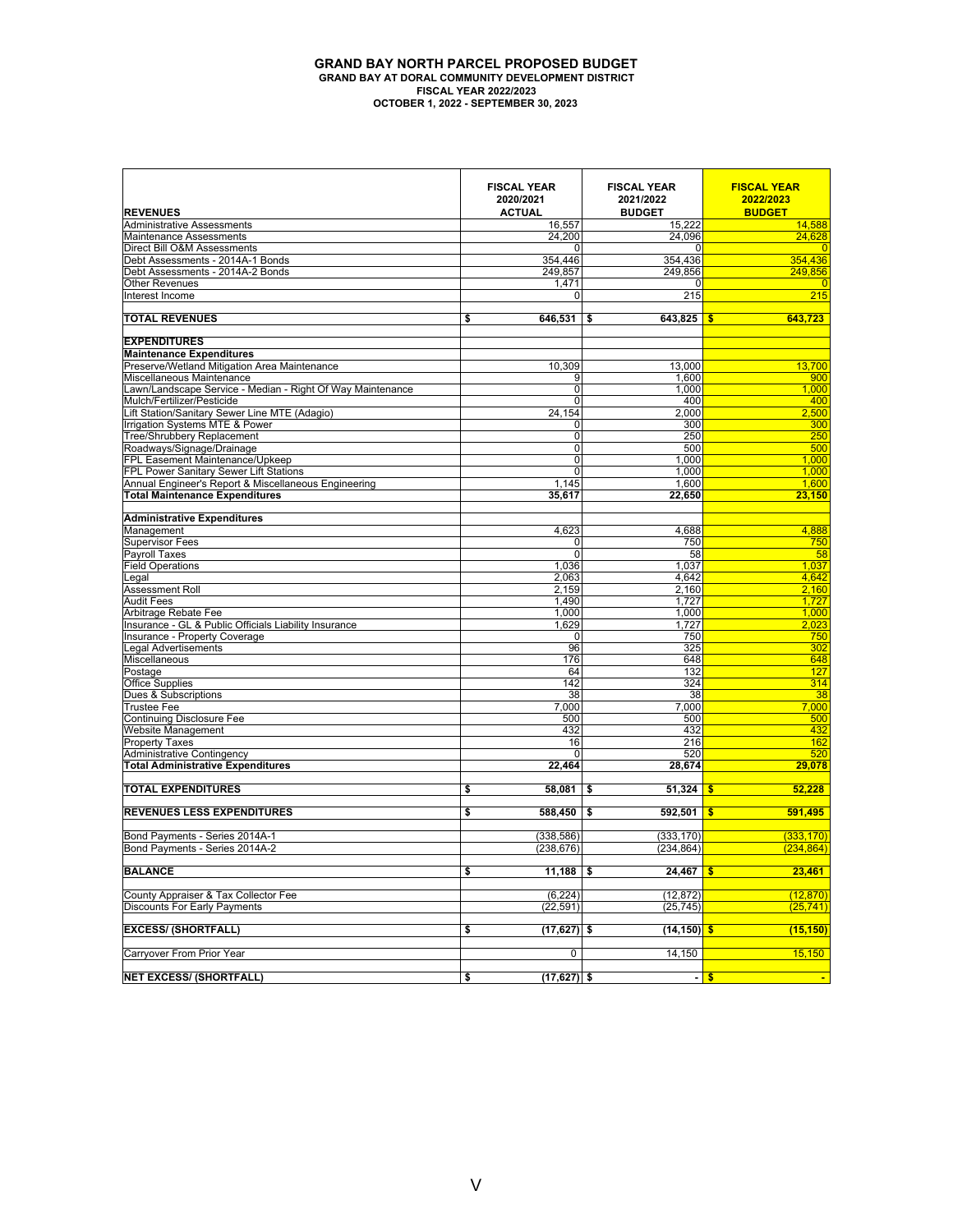### **GRAND BAY SOUTH PARCEL PROPOSED BUDGET GRAND BAY AT DORAL COMMUNITY DEVELOPMENT DISTRICT FISCAL YEAR 2022/2023 OCTOBER 1, 2022 - SEPTEMBER 30, 2023**

|                                                            | <b>FISCAL YEAR</b><br>2020/2021 | <b>FISCAL YEAR</b><br>2021/2022 | <b>FISCAL YEAR</b><br>2022/2023 |
|------------------------------------------------------------|---------------------------------|---------------------------------|---------------------------------|
| <b>REVENUES</b>                                            | <b>ACTUAL</b>                   | <b>BUDGET</b>                   | <b>BUDGET</b>                   |
| <b>Administrative Assessments</b>                          | 59,599                          | 60,897                          | 61,917                          |
| <b>Maintenance Assessments</b>                             | 99,563                          | 109,840                         | 103.989                         |
| Direct Bill O&M Assessments                                | 19,703                          | 0                               |                                 |
| Debt Assessments - A Bonds                                 | 1,646,156                       | 1,569,891                       | 1,569,891                       |
| <b>Other Revenues</b><br>Interest Income                   | $\Omega$<br>$\Omega$            | 0<br>477                        | $\Omega$<br>477                 |
|                                                            |                                 |                                 |                                 |
| <b>TOTAL REVENUES</b>                                      | \$<br>$1,825,021$ \$            | 1,741,105                       | \$<br>1,736,274                 |
| <b>EXPENDITURES</b>                                        |                                 |                                 |                                 |
| <b>Maintenance Expenditures</b>                            |                                 |                                 |                                 |
| Preserve/Wetland Mitigation Area Maintenance               | 22,791                          | 46,000                          | 49.000                          |
| Miscellaneous Maintenance                                  | 19                              | 26,800                          | 18,800                          |
| Lawn/Landscape Service - Median - Right Of Way Maintenance | $\Omega$                        | 10,000                          | 8,000                           |
| Mulch/Fertilizer/Pesticide                                 | $\mathbf 0$                     | 1,200                           | 1,200                           |
| Lift Station/Sanitary Sewer Line MTE (Adagio)              | $\mathbf 0$                     | 6,000                           | 7,500                           |
| Irrigation Systems MTE & Power                             | $\Omega$                        | 900                             | 900                             |
| <b>Tree/Shrubbery Replacement</b>                          | 0                               | 1,250                           | 1,250                           |
| Roadways/Signage/Drainage                                  | 0                               | 4,000                           | 4,000                           |
| FPL Easement Maintenance/Upkeep                            | 0                               | 1,750                           | 1,750                           |
| FPL Power Sanitary Sewer Lift Stations                     | $\Omega$                        | 1,750                           | 1,750                           |
| Annual Engineer's Report & Miscellaneous Engineering       | 1,335                           | 3,600                           | 3,600                           |
| <b>Total Maintenance Expenditures</b>                      | 24,145                          | 103,250                         | 97,750                          |
| <b>Administrative Expenditures</b>                         |                                 |                                 |                                 |
| Management                                                 | 19,602                          | 19,876                          | 20,376                          |
| <b>Supervisor Fees</b>                                     | 0<br>$\Omega$                   | 750                             | 750                             |
| Payroll Taxes<br><b>Field Operations</b>                   | 2,233                           | 58<br>2,233                     | 58<br>2,233                     |
| Legal                                                      | 4.560                           | 10,262                          | 10.262                          |
| Assessment Roll                                            | 4.773                           | 4,772                           | 4.772                           |
| <b>Audit Fees</b>                                          | 3.295                           | 3,819                           | 3.819                           |
| Arbitrage Rebate Fee                                       | 500                             | 500                             | 500                             |
| Insurance - GL & Public Officials Liability Insurance      | 3,600                           | 3,819                           | 4.472                           |
| Insurance - Property Coverage                              | $\Omega$                        | 1,250                           | 1.250                           |
| <b>Legal Advertisements</b>                                | 212                             | 714                             | 669                             |
| Miscellaneous                                              | 555                             | 1,432                           | 1,432                           |
| Postage                                                    | 141                             | 358                             | 348                             |
| <b>Office Supplies</b>                                     | 315                             | 716                             | 696                             |
| Dues & Subscriptions                                       | 84                              | 84                              | 84                              |
| <b>Trustee Fee</b>                                         | 3,500                           | 3,500                           | 3,500                           |
| <b>Continuing Disclosure Fee</b>                           | 1,000                           | 1.000                           | 1.000                           |
| Website Management                                         | 955                             | 955                             | 955                             |
| <b>Property Taxes</b>                                      | 37                              | 477                             | 358                             |
| <b>Administrative Contingency</b>                          | 0                               | 1,145                           | 1.145                           |
| <b>Total Administrative Expenditures</b>                   | 45,362                          | 57,720                          | 58,679                          |
| <b>TOTAL EXPENDITURES</b>                                  | 69,507<br>\$                    | 160.970<br>\$                   | 156,429<br>\$                   |
| <b>REVENUES LESS EXPENDITURES</b>                          | \$<br>1,755,514                 | 1,580,135<br>\$                 | 1,579,845<br>\$                 |
| Bond Payments - A Bonds                                    | (1, 577, 993)                   | (1,475,697)                     | (1,475,697)                     |
| Bond Payments - Series 2014A-1                             | 0                               | 0                               | $\mathbf{0}$                    |
| Bond Payments - Series 2014A-2                             | 0                               | 0                               | $\overline{0}$                  |
|                                                            |                                 |                                 |                                 |
| <b>BALANCE</b>                                             | \$<br>$177,521$ \$              | 104,438                         | 104,148                         |
| County Appraiser & Tax Collector Fee                       | (16, 108)                       | (34, 812)                       | (34, 715)                       |
| <b>Discounts For Early Payments</b>                        | (58, 687)                       | (69, 625)                       | (69, 432)                       |
| <b>EXCESS/ (SHORTFALL)</b>                                 | 102,726<br>\$                   | 1<br>\$                         | $\mathbf{1}$<br>-\$             |
| Carryover From Prior Year                                  | 0                               | 0                               | $\overline{0}$                  |
| <b>NET EXCESS/ (SHORTFALL)</b>                             | $102,726$ \$                    | 1                               | $\blacksquare$<br>$\frac{1}{2}$ |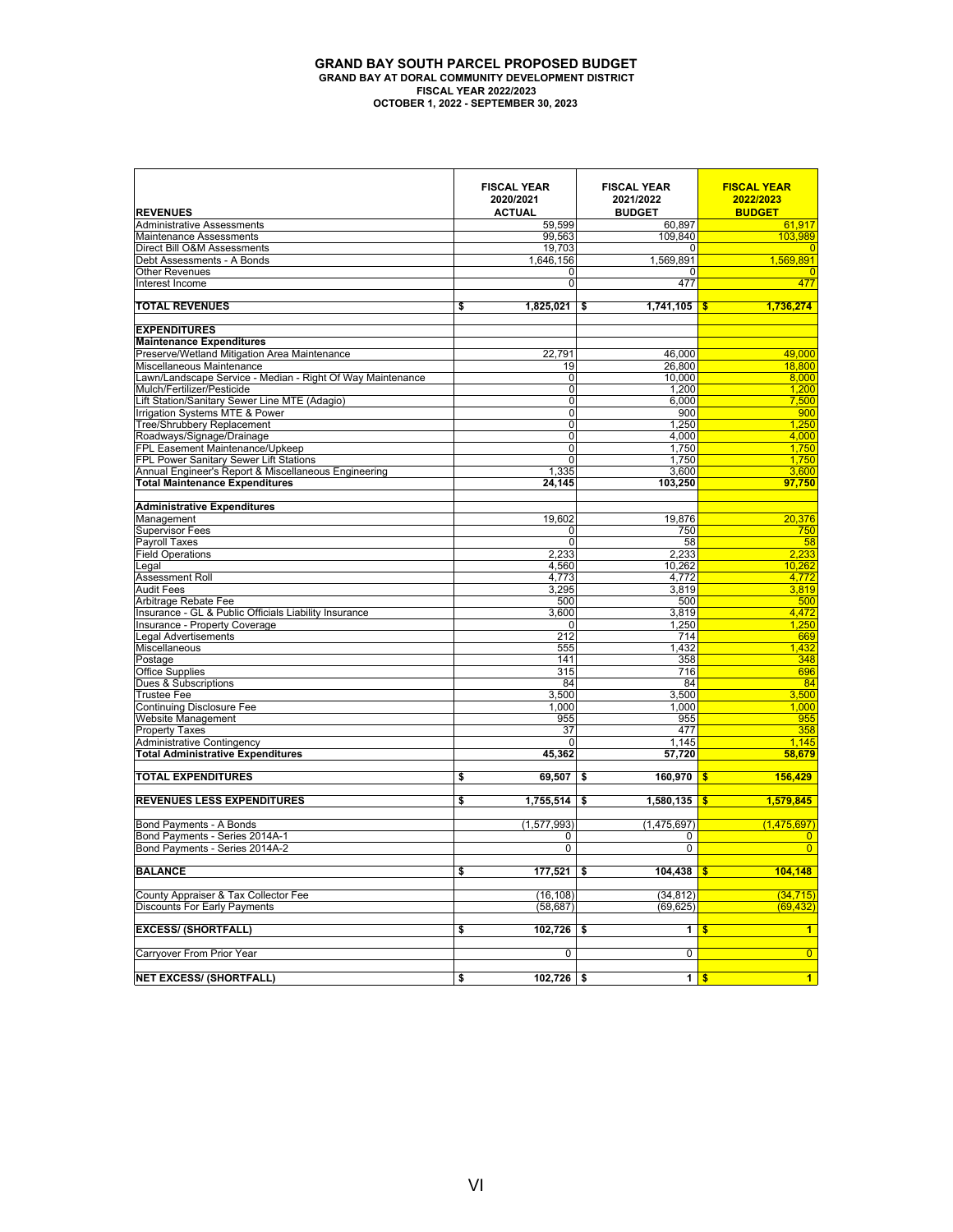### **DETAILED PROPOSED DEBT SERVICE FUND (2012 - DORALBREEZE) BUDGET GRAND BAY AT DORAL COMMUNITY DEVELOPMENT DISTRICT FISCAL YEAR 2022/2023 OCTOBER 1, 2022 - SEPTEMBER 30, 2023**

|                            | <b>FISCAL YEAR</b>  | <b>FISCAL YEAR</b> | <b>FISCAL YEAR</b> |                                         |
|----------------------------|---------------------|--------------------|--------------------|-----------------------------------------|
|                            | 2020/2021           | 2021/2022          | 2022/2023          |                                         |
| <b>REVENUES</b>            | <b>ACTUAL</b>       | <b>BUDGET</b>      | <b>BUDGET</b>      | <b>COMMENTS</b>                         |
| Interest Income            | 103                 | 25                 |                    | 25 Projected Interest For 2022/2023     |
| <b>NAV Tax Collection</b>  | 845,675             | 831,435            |                    | 831,435 Maximum Debt Service Collection |
|                            |                     |                    |                    |                                         |
| <b>Total Revenues</b>      | \$<br>$845,778$ \$  | 831,460            | \$<br>831,460      |                                         |
|                            |                     |                    |                    |                                         |
| <b>EXPENDITURES</b>        |                     |                    |                    |                                         |
| <b>Principal Payments</b>  | 235,000             | 255,000            |                    | 270,000 Principal Payment Due In 2023   |
| <b>Interest Payments</b>   | 584,572             | 567,194            |                    | 554,125 Interest Payments Due In 2023   |
| <b>Bond Redemption</b>     | 40,000              | 9,266              |                    | 7,335 Estimated Excess Debt Collections |
| <b>Total Expenditures</b>  | $859,572$ \$<br>\$  | 831,460            | \$<br>831,460      |                                         |
|                            |                     |                    |                    |                                         |
| <b>Excess/ (Shortfall)</b> | \$<br>$(13,794)$ \$ | ۰.                 | \$                 |                                         |

### **Series 2012 (Doral Breeze) Bond Information**

Maturity Date = November 2042

October 2012

Original Par Amount =  $\frac{\$11,625,000}{\$11,625,000}$  Annual Principal Payments Due = November 1st<br>
Interest Rate =  $\frac{5.125\% - 6.00\%}{\$1.000}$  Annual Interest Payments Due = May 1st & November 1st Interest Rate = 5.125% - 6.00% Annual Interest Payments Due =  $\frac{5.125\%}{\text{October 2012}}$  Annual Interest Payments Due =

Par Amount As Of 1-1-22 = \$9,740,000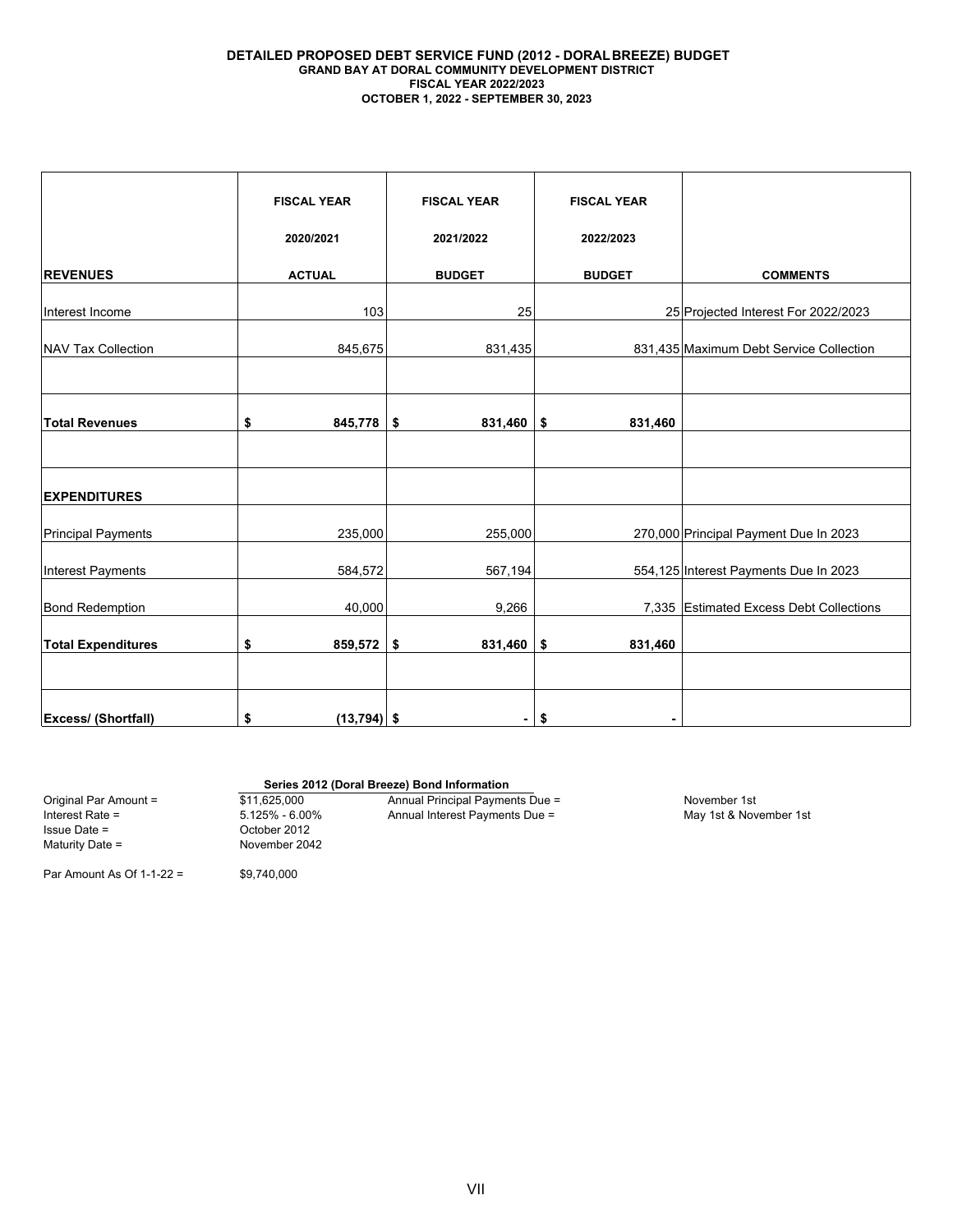### **DETAILED PROPOSED DEBT SERVICE FUND (2014 - MIDTOWN) BUDGET GRAND BAY AT DORAL COMMUNITY DEVELOPMENT DISTRICT FISCAL YEAR 2022/2023 OCTOBER 1, 2022 - SEPTEMBER 30, 2023**

|                                     | <b>FISCAL YEAR</b>   | <b>FISCAL YEAR</b>   | <b>FISCAL YEAR</b> |                                         |
|-------------------------------------|----------------------|----------------------|--------------------|-----------------------------------------|
|                                     | 2020/2021            | 2021/2022            | 2022/2023          |                                         |
| <b>REVENUES</b>                     | <b>ACTUAL</b>        | <b>BUDGET</b>        | <b>BUDGET</b>      | <b>COMMENTS</b>                         |
| Interest Income (A-1)               | 95                   | 25                   |                    | 25 Projected Interest For 2022/2023     |
| Interest Income (A-2)               | 94                   | 25                   |                    | 25 Projected Interest For 2022/2023     |
| NAV Tax Collection (A-1)            | 609,866              | 593,473              |                    | 593,473 Maximum Debt Service Collection |
| NAV Tax Collection (A-2)            | 595,072              | 579,179              |                    | 579,179 Maximum Debt Service Collection |
| <b>Total Revenues</b>               | \$<br>1,205,127      | \$<br>1,172,702      | \$<br>1,172,702    |                                         |
| <b>EXPENDITURES</b>                 |                      |                      |                    |                                         |
| Principal Payments - Series 2014A-1 | 145,000              | 155,000              |                    | 165,000 Principal Payment Due In 2023   |
| Principal Payments - Series 2014A-2 | 180,000              | 190,000              |                    | 205,000 Principal Payment Due In 2023   |
| Interest Payments - Series 2014A-1  | 448,643              | 436,961              |                    | 428,361 Interest Payments Due In 2023   |
| Interest Payments - Series 2014A-2  | 400,525              | 384,369              |                    | 372,766 Interest Payments Due In 2023   |
| Bond Redemption - Series 2014A-1    | 0                    | 1,537                |                    | 137 Estimated Excess Debt Collections   |
| Bond Redemption - Series 2014A-2    | 0                    | 4,835                |                    | 1,438 Estimated Excess Debt Collections |
|                                     |                      |                      |                    |                                         |
| <b>Total Expenditures</b>           | \$<br>$1,174,168$ \$ | $1,172,702$ \$       | 1,172,702          |                                         |
|                                     |                      |                      |                    |                                         |
| Excess/ (Shortfall)                 | 30,959<br>\$         | \$<br>$\blacksquare$ | \$                 |                                         |

|                             |               | Series 2014-1 (Midtown) Bond Information           |                        |
|-----------------------------|---------------|----------------------------------------------------|------------------------|
| Original Par Amount =       | \$8,390,000   | Annual Principal Payments Due =                    | May 1st                |
| Interest Rate $=$           | 5.25% - 5.90% | Annual Interest Payments Due =                     | May 1st & November 1st |
| $Is sue Date =$             | October 2014  |                                                    |                        |
| Maturity Date =             | May 2045      |                                                    |                        |
| Par Amount As Of $1-1-22$ = | \$7.615.000   |                                                    |                        |
|                             |               | Series 2014-2 (Midtown) Refunding Bond Information |                        |
| Original Par Amount =       | \$7,095,000   | Annual Principal Payments Due =                    | May 1st                |
| Interest Rate $=$           | 5.875% - 6.5% | Annual Interest Payments Due =                     | May 1st & November 1st |
| $Is sue Date =$             | October 2014  |                                                    |                        |
| Maturity Date $=$           | May 2039      |                                                    |                        |
| Par Amount As Of $1-1-22$ = | \$6,155,000   |                                                    |                        |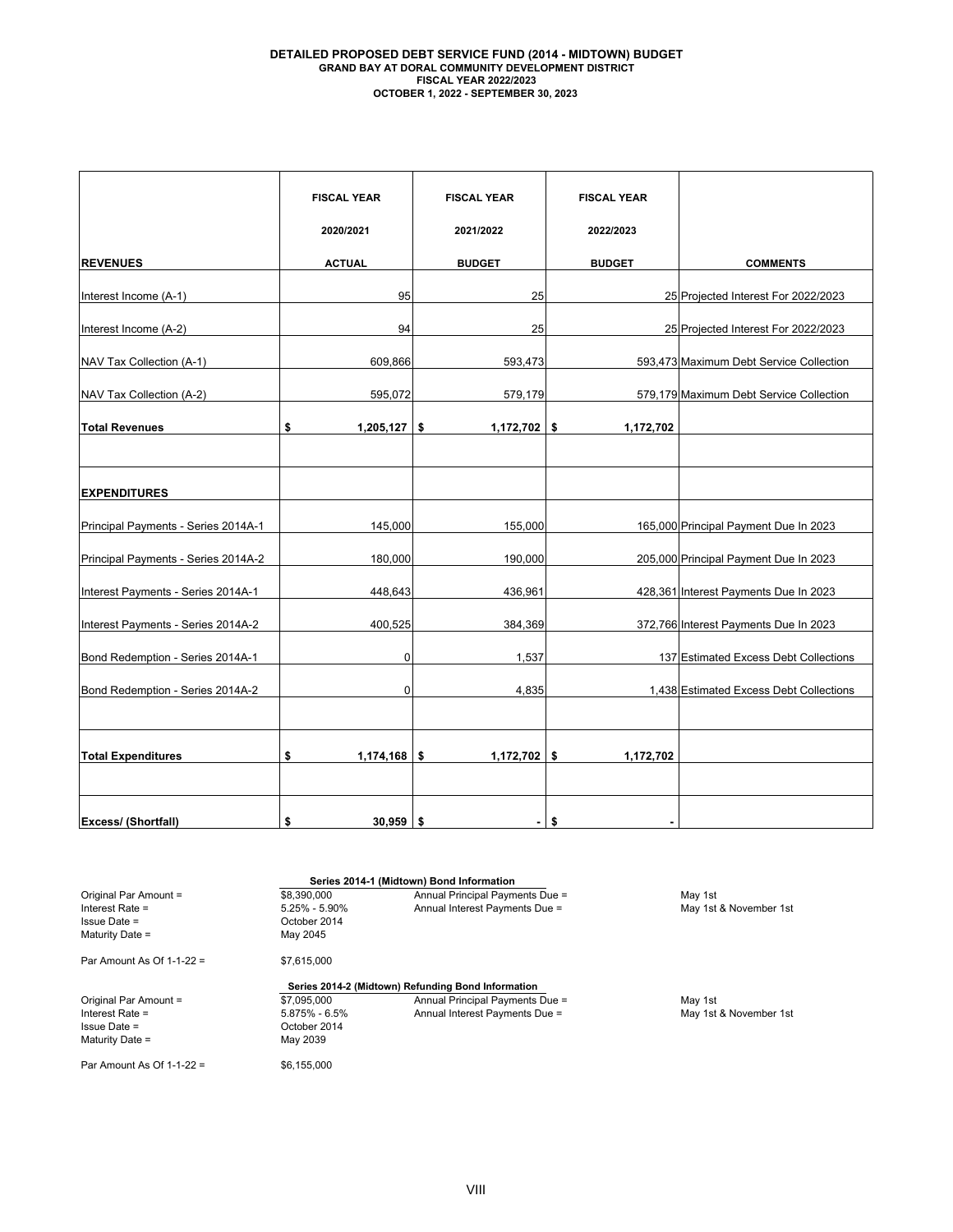# **DETAILED PROPOSED DEBT SERVICE FUND (2014 - NORTH) BUDGET GRAND BAY AT DORAL COMMUNITY DEVELOPMENT DISTRICT FISCAL YEAR 2022/2023 OCTOBER 1, 2022 - SEPTEMBER 30, 2023**

|                                     | <b>FISCAL YEAR</b> | <b>FISCAL YEAR</b> | <b>FISCAL YEAR</b> |                                         |
|-------------------------------------|--------------------|--------------------|--------------------|-----------------------------------------|
|                                     | 2020/2021          | 2021/2022          | 2022/2023          |                                         |
| <b>REVENUES</b>                     | <b>ACTUAL</b>      | <b>BUDGET</b>      | <b>BUDGET</b>      | <b>COMMENTS</b>                         |
| Interest Income (A-1)               | 34                 | 25                 |                    | 25 Projected Interest For 2022/2023     |
| Interest Income (A-2)               | 20                 | 25                 |                    | 25 Projected Interest For 2022/2023     |
| NAV Tax Collection (A-1)            | 338,586            | 333,170            |                    | 333,170 Maximum Debt Service Collection |
| NAV Tax Collection (A-2)            | 238,676            | 234,864            |                    | 234,864 Maximum Debt Service Collection |
|                                     |                    | $\mathbf 0$        | $\Omega$           |                                         |
| <b>Total Revenues</b>               | \$<br>$577,316$ \$ | 568,084            | 568,084<br>\$      |                                         |
|                                     |                    |                    |                    |                                         |
| <b>EXPENDITURES</b>                 |                    |                    |                    |                                         |
| Principal Payments - Series 2014A-1 | 85,000             | 90,000             |                    | 95,000 Principal Payment Due In 2023    |
| Principal Payments - Series 2014A-2 | 95,000             | 100,000            |                    | 105,000 Principal Payment Due In 2023   |
| Interest Payments - Series 2014A-1  | 248,850            | 242,650            |                    | 237,950 Interest Payments Due In 2023   |
| Interest Payments - Series 2014A-2  | 138,000            | 132,200            |                    | 128,100 Interest Payments Due In 2023   |
| Bond Redemption - Series 2014A-1    | 0                  | 545                |                    | 245 Estimated Excess Debt Collections   |
| Bond Redemption - Series 2014A-2    | $\mathbf 0$        | 2,689              |                    | 1,789 Estimated Excess Debt Collections |
|                                     |                    |                    |                    |                                         |
| <b>Total Expenditures</b>           | \$<br>566,850      | 568,084<br>\$      | 568,084<br>\$      |                                         |
|                                     |                    |                    |                    |                                         |
| Excess/ (Shortfall)                 | \$<br>$10,466$ \$  | $\blacksquare$     | \$<br>٠            |                                         |

|                           |                   | Series 2014-1 (North) Bond Information           |                        |
|---------------------------|-------------------|--------------------------------------------------|------------------------|
| Original Par Amount =     | \$5,450,000       | Annual Principal Payments Due =                  | May 1st                |
| Interest Rate =           | $4.00\% - 5.00\%$ | Annual Interest Payments Due =                   | May 1st & November 1st |
| Issue Date =              | November 2014     |                                                  |                        |
| Maturity Date =           | May 2044          |                                                  |                        |
| Par Amount As Of 1-1-22 = | \$4.985.000       |                                                  |                        |
|                           |                   | Series 2014-2 (North) Refunding Bond Information |                        |
| Original Par Amount =     | \$3,295,000       | Annual Principal Payments Due =                  | May 1st                |
| Interest Rate =           | $4.00\% - 5.00\%$ | Annual Interest Payments Due =                   | May 1st & November 1st |
| Issue Date =              | November 2014     |                                                  |                        |
| Maturity Date =           | May 2039          |                                                  |                        |
| Par Amount As Of 1-1-22 = | \$2,770,000       |                                                  |                        |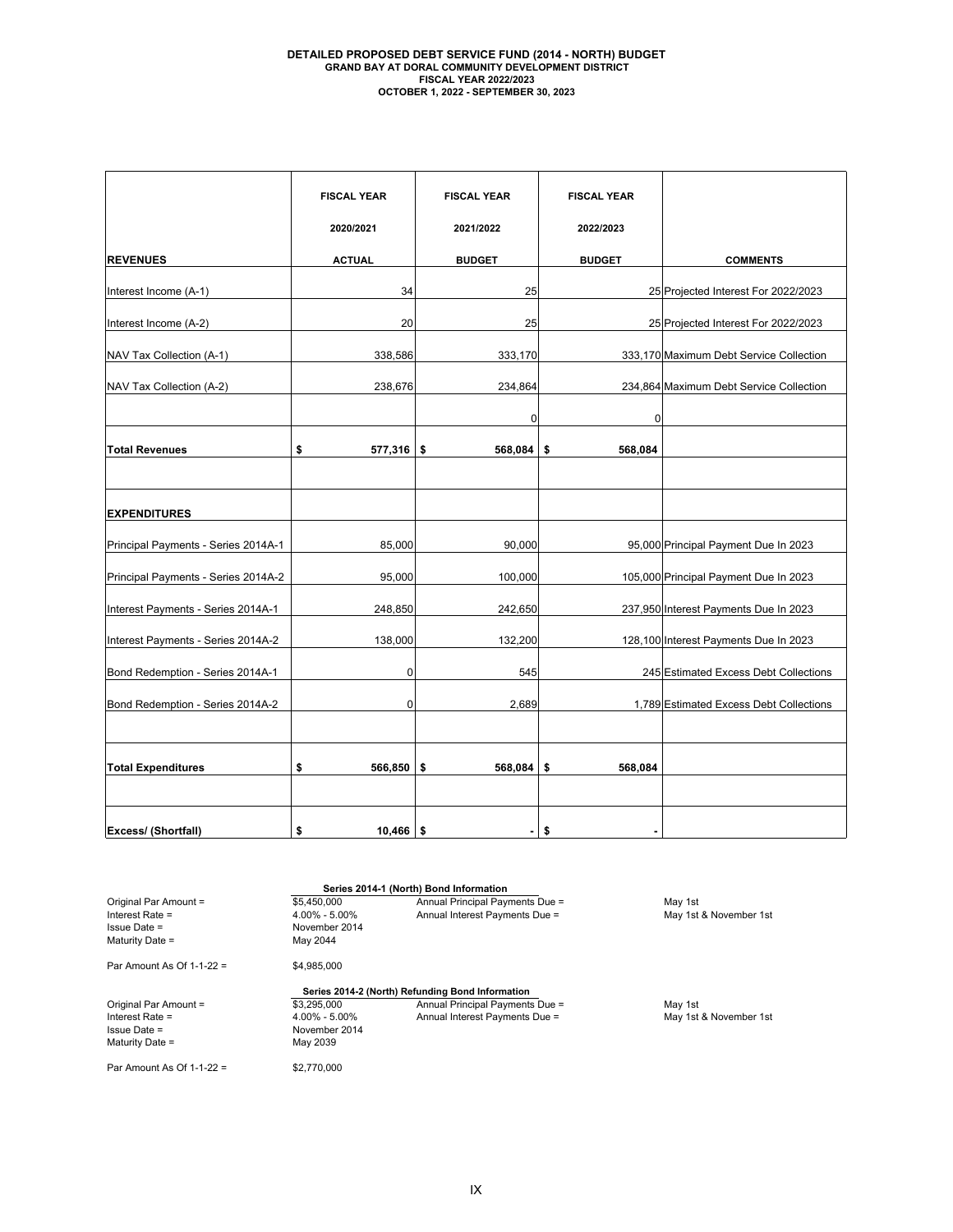### **DETAILED PROPOSED DEBT SERVICE FUND (2016) - SOUTH PARCEL BUDGET GRAND BAY AT DORAL COMMUNITY DEVELOPMENT DISTRICT FISCAL YEAR 2022/2023 OCTOBER 1, 2022 - SEPTEMBER 30, 2023**

|                                | <b>FISCAL YEAR</b> | <b>FISCAL YEAR</b>   | <b>FISCAL YEAR</b> |                                           |
|--------------------------------|--------------------|----------------------|--------------------|-------------------------------------------|
|                                | 2020/2021          | 2021/2022            | 2022/2023          |                                           |
| <b>REVENUES</b>                | <b>ACTUAL</b>      | <b>BUDGET</b>        | <b>BUDGET</b>      | <b>COMMENTS</b>                           |
| Interest Income (2016)         | 164                | 25                   |                    | 25 Projected Interest For 2022/2023       |
| Prepaid Bond Collection (2016) | 0                  | 0                    | 0                  |                                           |
| NAV Tax Collection (2016)      | 1,577,993          | 1,475,698            |                    | 1,475,698 Maximum Debt Service Collection |
| <b>Total Revenues</b>          | \$<br>1,578,157    | \$<br>$1,475,723$ \$ | 1,475,723          |                                           |
|                                |                    |                      |                    |                                           |
| <b>EXPENDITURES</b>            |                    |                      |                    |                                           |
| Principal Payments (2016)      | 435,000            | 455,000              |                    | 475,000 Principal Payment Due In 2023     |
| Interest Payments (2016)       | 1,035,263          | 1,010,869            |                    | 990,606 Interest Payments Due In 2023     |
| <b>Bond Redemption</b>         | 0                  | 9,854                |                    | 10,117 Estimated Excess Debt Collections  |
| <b>Total Expenditures</b>      | \$<br>1,470,263    | \$<br>$1,475,723$ \$ | 1,475,723          |                                           |
|                                |                    |                      |                    |                                           |
| <b>Excess/ (Shortfall)</b>     | \$<br>$107,894$ \$ | ۰.                   | \$<br>۰            |                                           |

Issue Date = The March 2016<br>Maturity Date = The March 2016<br>May 2046 Maturity Date  $=$ 

Par Amount As Of 1-1-22 = \$21,130,000

**Series 2016 Bond Information** Original Par Amount = \$27,635,000 Annual Principal Payments Due = May 1 Interest Rate = 3.5% - 5.00% Annual Interest Payments Due = May 1st & November 1st

Note: Extraordinary Prepayment Of \$4,210,000 Was Made On 2-1-18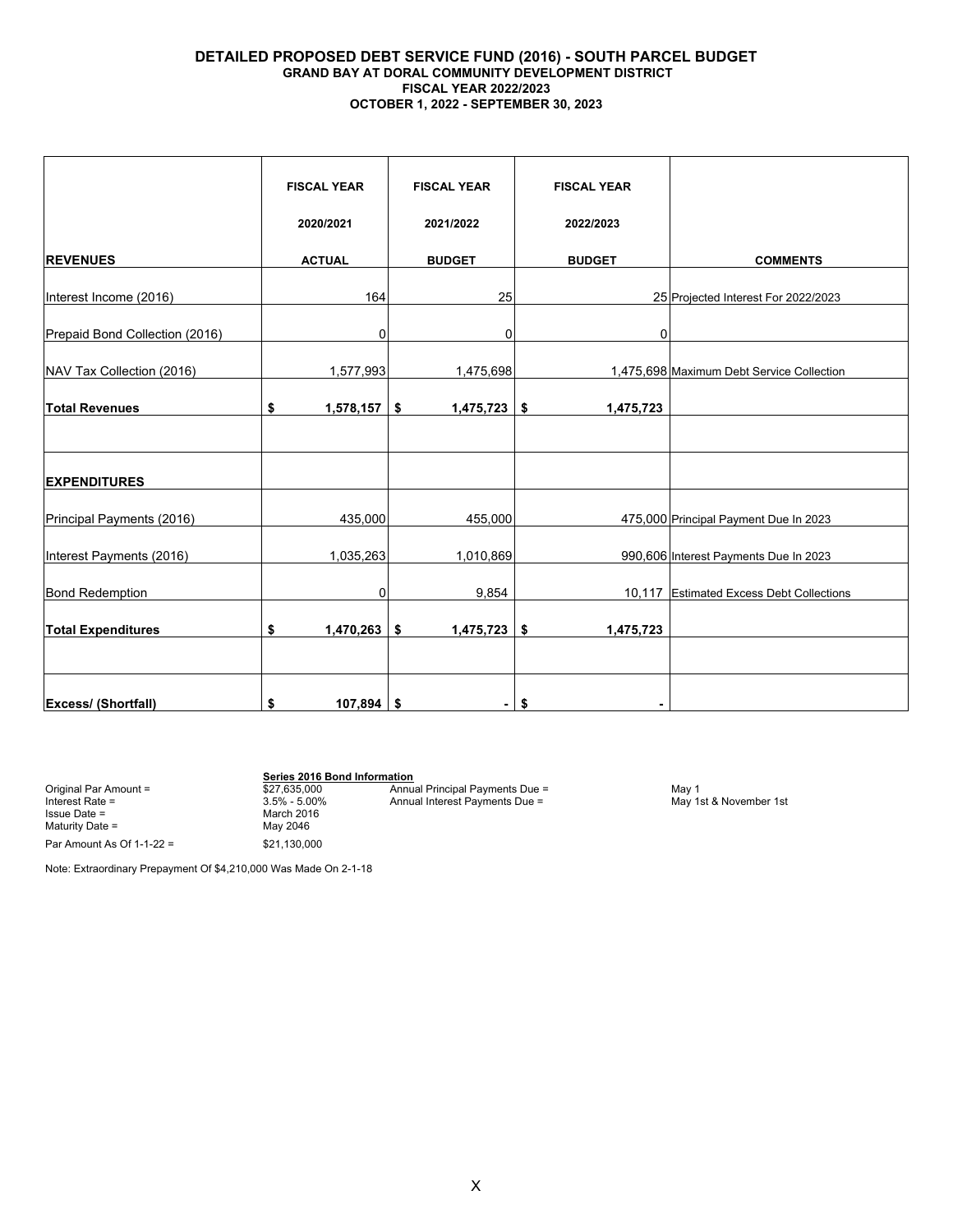### **Grand Bay At Doral Community Development District Assessment Comparison - Doral Breeze (Series 2012)**

|                                        | Original   |                       | <b>Fiscal Year</b>          |                  |                             | <b>Fiscal Year</b> |           | <b>Fiscal Year</b>          | <b>Fiscal Year</b>          |                  |  |  |
|----------------------------------------|------------|-----------------------|-----------------------------|------------------|-----------------------------|--------------------|-----------|-----------------------------|-----------------------------|------------------|--|--|
|                                        |            | <b>Projected Debt</b> | 2019/2020                   |                  |                             | 2020/2021          | 2021/2022 |                             |                             | 2022/2023        |  |  |
|                                        | Assessment |                       | <b>Projected Assessment</b> |                  | <b>Projected Assessment</b> |                    |           | <b>Projected Assessment</b> | <b>Projected Assessment</b> |                  |  |  |
|                                        |            | Before Discount*      |                             | Before Discount* |                             | Before Discount*   |           | Before Discount*            |                             | Before Discount* |  |  |
| <b>Administrative For Condominiums</b> | \$         |                       |                             | 33.67            | \$                          | 40.22              | \$        | 39.62                       | \$                          | 40.43            |  |  |
| Maintenance For Condominiums           | \$         |                       |                             | 72.07            | \$                          | 65.49              | \$        | 66.08                       |                             | 65.09            |  |  |
| Debt For Condominiums                  | \$         | 1,255.00              | \$                          | 1,255.00         | \$                          | 1,255.00           | \$        | 1,255.00                    |                             | 1,255.00         |  |  |
| <b>Total For Condominiums</b>          | \$         | 1,255.00              | -\$                         | 1,360.74         | \$                          | 1,360.71           | \$        | 1,360.70                    | \$                          | 1,360.52         |  |  |
| <b>Administrative For Townhomes</b>    | \$         |                       |                             | 33.67            | \$                          | 40.22              | \$        | 39.62                       | \$                          | 40.43            |  |  |
| Maintenance For Townhomes              | \$         |                       |                             | 72.07            | \$                          | 65.49              | \$        | 66.08                       |                             | 65.09            |  |  |
| Debt For Townhomes                     |            | 1,465.00              | \$                          | 1,465.00         | \$                          | 1,465.00           | \$        | 1,465.00                    |                             | 1,465.00         |  |  |
| <b>Total For Townhomes</b>             | \$         | 1,465.00              | - \$                        | 1,570.74         | \$                          | 1,570.71           | \$        | 1,570.70                    | \$                          | 1,570.52         |  |  |
| Administrative For Single Family 40'   | \$         |                       |                             | 33.67            | \$                          | 40.22              | \$        | 39.62                       | \$                          | 40.43            |  |  |
| Maintenance For Single Family 40'      | \$         |                       |                             | 72.07            | \$                          | 65.49              | \$        | 66.08                       | S                           | 65.09            |  |  |
| Debt For Single Family 40'             | S          | 1,880.00              | \$                          | 1,880.00         | \$                          | 1,880.00           | \$        | 1,880.00                    |                             | 1,880.00         |  |  |
| Total For Single Family 40'            | \$         | 1,880.00              | - \$                        | 1,985.74         | \$                          | 1,985.71           | \$        | 1,985.70                    | \$                          | 1,985.52         |  |  |
| Administrative For Single Family 50'   | \$         |                       | \$                          | 33.67            | \$                          | 40.22              | \$        | 39.62                       | \$                          | 40.43            |  |  |
| Maintenance For Single Family 50'      | \$         |                       |                             | 72.07            | \$                          | 65.49              | \$        | 66.08                       | S                           | 65.09            |  |  |
| Debt For Single Family 50'             |            | 2,090.00              | \$                          | 2,090.00         | \$                          | 2,090.00           | \$        | 2,090.00                    |                             | 2,090.00         |  |  |
| Total For Single Family 50'            | \$         | 2,090.00              | - \$                        | 2,195.74         | \$                          | 2,195.71           | \$        | 2,195.70                    | \$                          | 2,195.52         |  |  |

### \* Assessments Include the Following :

4% Discount for Early Payments

1% County Tax Collector Fee

1% County Property Appraiser Fee

### Community Information:

| Condominiums             | 198         | 73.02 Acres        |
|--------------------------|-------------|--------------------|
| Townhomes                | 83          | 21.88% Of District |
| Single Family 40'        | 138         |                    |
| Single Family 50'        | <u> 122</u> |                    |
| Total Doral Breeze Units | 541         |                    |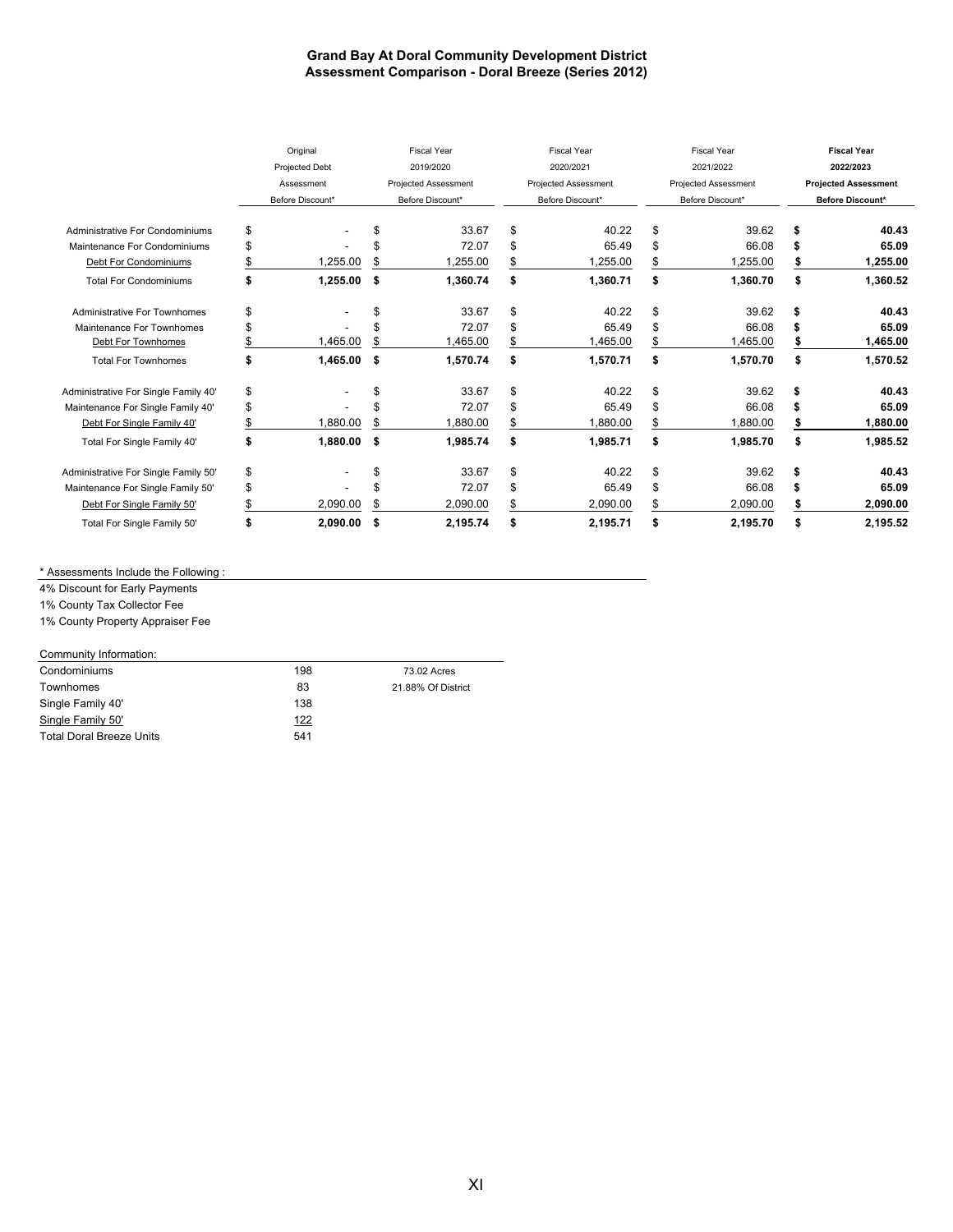### **Grand Bay At Doral Community Development District Assessment Comparison - Midtown (Series 2014)**

|                                                                |          | Original<br>Projected<br>Assessment<br>Before Discount* |          | <b>Fiscal Year</b><br>2019/2020<br>Assessment<br>Before Discount* | <b>Fiscal Year</b><br>2020/2021<br>Assessment<br>Before Discount* |                    |          | <b>Fiscal Year</b><br>2021/2022<br>Assessment<br>Before Discount* | <b>Fiscal Year</b><br>2022/2023<br><b>Projected Assessment</b><br>Before Discount* |                    |
|----------------------------------------------------------------|----------|---------------------------------------------------------|----------|-------------------------------------------------------------------|-------------------------------------------------------------------|--------------------|----------|-------------------------------------------------------------------|------------------------------------------------------------------------------------|--------------------|
| 3 Bedroom Condo - Type 2                                       |          |                                                         |          |                                                                   |                                                                   |                    |          |                                                                   |                                                                                    |                    |
| <b>Administrative Assessment</b>                               | Ŝ        | 58.51                                                   | \$       | 14.73                                                             | \$                                                                | 15.24              | \$       | 14.87                                                             | \$                                                                                 | 15.01              |
| Maintenance Assessment                                         | \$       |                                                         | \$       | 134.41                                                            | \$                                                                | 122.56             | \$       | 108.86                                                            | \$                                                                                 | 108.28             |
| Debt Assessment A-1                                            | \$       | 1,245.50                                                | \$       | 1,212.77                                                          | \$                                                                | 1,212.77           | \$       | 1,212.77                                                          | \$                                                                                 | 1,212.77           |
| Debt Assessment A-2                                            | \$       | 400.33                                                  | \$       | 384.04                                                            | \$                                                                | 384.04             | \$       | 384.04                                                            | \$                                                                                 | 384.04             |
| Total For 3 Bedroom Condo - Type 2<br>2 Bedroom Condo - Type 2 | \$       | 1.704.34                                                | \$       | 1.745.95                                                          | \$                                                                | 1.734.61           | \$       | 1.720.54                                                          | \$                                                                                 | 1.720.10           |
| <b>Administrative Assessment</b>                               | \$       | 58.51                                                   | \$       | 14.73                                                             | \$                                                                | 15.24              | \$       | 14.87                                                             | \$                                                                                 | 15.01              |
| Maintenance Assessment                                         | \$       |                                                         | \$       | 134.41                                                            | \$                                                                | 122.56             | \$       | 108.86                                                            | \$                                                                                 | 108.28             |
| Debt Assessment A-1                                            | \$       | 1,145.86                                                | \$       | 1,114.89                                                          | \$                                                                | 1,114.89           | \$       | 1,114.89                                                          | \$                                                                                 | 1,114.89           |
| Debt Assessment A-2                                            | \$       | 368.30                                                  | \$       | 353.19                                                            | \$                                                                | 353.19             | \$       | 353.19                                                            | \$                                                                                 | 353.19             |
| Total For 2 Bedroom Condo - Type 2<br>1 Bedroom Condo - Type 2 | \$       | 1.572.67                                                | s        | 1.617.22                                                          | \$                                                                | 1.605.88           | \$       | 1.591.81                                                          | \$                                                                                 | 1,591.37           |
| <b>Administrative Assessment</b>                               | \$       | 58.51                                                   | \$       | 14.73                                                             | \$                                                                | 15.24              | \$       | 14.87                                                             | \$                                                                                 | 15.01              |
| Maintenance Assessment                                         | \$       |                                                         | \$       | 134.41                                                            | \$                                                                | 122.56             | \$       | 108.86                                                            | \$                                                                                 | 108.28             |
| Debt Assessment A-1                                            | S        | 996.40                                                  | \$       | 970.21                                                            | \$                                                                | 970.21             | \$       | 970.21                                                            | \$                                                                                 | 970.21             |
| Debt Assessment A-2                                            | \$       | 320.26                                                  | \$       | 307.45                                                            | \$                                                                | 307.45             | \$       | 307.45                                                            | \$                                                                                 | 307.45             |
| Total For 1 Bedroom Condo - Type 2                             | \$       | 1,375.17                                                | \$       | 1,426.80                                                          | \$                                                                | 1,415.46           | \$       | 1,401.39                                                          | \$                                                                                 | 1,400.95           |
| 3 Bedroom Condo - Type 1                                       |          |                                                         |          |                                                                   |                                                                   |                    |          |                                                                   |                                                                                    |                    |
| <b>Administrative Assessment</b>                               | \$       | 58.51                                                   | \$       | 14.73                                                             | \$                                                                | 15.24              | \$       | 14.87                                                             | \$                                                                                 | 15.01              |
| Maintenance Assessment                                         | \$       |                                                         | \$       | 134.41                                                            | \$                                                                | 122.56             | \$       | 108.86                                                            | \$                                                                                 | 108.28             |
| Debt Assessment A-1<br>Debt Assessment A-2                     | \$<br>\$ | 1.145.86<br>368.30                                      | \$<br>\$ | 1,114.89<br>353.19                                                | \$<br>\$                                                          | 1.114.89<br>353.19 | \$<br>\$ | 1.114.89<br>353.19                                                | \$<br>\$                                                                           | 1.114.89<br>353.19 |
| Total For 3 Bedroom Condo - Type 1<br>2 Bedroom Condo - Type 1 | \$       | 1.572.67                                                | \$       | 1,617.22                                                          | \$                                                                | 1,605.88           | \$       | 1,591.81                                                          | \$                                                                                 | 1,591.37           |
| <b>Administrative Assessment</b>                               | Ŝ        | 58.51                                                   | \$       | 14.73                                                             | \$                                                                | 15.24              | \$       | 14.87                                                             | Ŝ                                                                                  | 15.01              |
| Maintenance Assessment                                         | \$       |                                                         | \$       | 134.41                                                            | \$                                                                | 122.56             | \$       | 108.86                                                            | \$                                                                                 | 108.28             |
| Debt Assessment A-1                                            | \$       | 996.40                                                  | \$       | 970.21                                                            | \$                                                                | 970.21             | \$       | 970.21                                                            | \$                                                                                 | 970.21             |
| Debt Assessment A-2                                            | Ś.       | 320.26                                                  | \$       | 307.45                                                            | \$                                                                | 307.45             | \$       | 307.45                                                            | \$                                                                                 | 307.45             |
| Total For 2 Bedroom Condo - Type 1<br>1 Bedroom Condo - Type 1 | \$       | 1,375.17                                                | \$       | 1,426.80                                                          | \$                                                                | 1,415.46           | \$       | 1,401.39                                                          | \$                                                                                 | 1,400.95           |
| <b>Administrative Assessment</b>                               | \$       | 58.51                                                   | \$       | 14.73                                                             | \$                                                                | 15.24              | \$       | 14.87                                                             | \$                                                                                 | 15.01              |
| Maintenance Assessment                                         | \$       |                                                         | \$       | 134.41                                                            | \$                                                                | 122.56             | \$       | 108.86                                                            | \$                                                                                 | 108.28             |
| Debt Assessment A-1                                            | S        | 896.75                                                  | \$       | 872.34                                                            | \$                                                                | 872.34             | \$       | 872.34                                                            | Ś                                                                                  | 872.34             |
| Debt Assessment A-2                                            | \$       | 288.24                                                  | \$       | 276.60                                                            | \$                                                                | 276.60             | \$       | 276.60                                                            | \$                                                                                 | 276.60             |
| Total For 1 Bedroom Condo - Type 1                             | \$       | 1,243.50                                                | s        | 1,298.08                                                          | \$                                                                | 1,286.74           | s        | 1,272.67                                                          | \$                                                                                 | 1,272.23           |
| Non-Residential (Based On Square Footage)                      |          |                                                         |          |                                                                   |                                                                   |                    |          |                                                                   |                                                                                    |                    |
| <b>Administrative Assessment</b>                               | \$       | 0.06                                                    | \$       | 0.01                                                              | \$                                                                | 0.01               | \$       | 0.01                                                              | \$                                                                                 | 0.01               |
| Maintenance Assessment                                         | \$       |                                                         | \$       | 0.15                                                              | \$                                                                | 0.15               | \$       | 0.15                                                              | \$                                                                                 | 0.15               |
| Debt Assessment A-1                                            | \$       | 1.07                                                    | \$       | 1.040                                                             | \$                                                                | 1.040              | Ś        | 1.040                                                             | \$                                                                                 | 1.040              |
| Debt Assessment A-2                                            | \$       | 0.34                                                    | \$       | 0.330                                                             | \$                                                                | 0.330              | \$       | 0.330                                                             | \$                                                                                 | 0.330              |
| <b>Total For Non-Residential</b>                               | s        | 1.47                                                    | \$       | 1.530                                                             | \$                                                                | 1.530              | s        | 1.530                                                             | \$                                                                                 | 1.530              |

## \* Assessments Include the Following : 4% Discount for Early Payments 1% County Tax Collector Fee O&M Covenant = 55.00 1% County Property Appraiser Fee 55.00/.94 = 58.51

| Community Information:                  |                          |                           |                |        |                                                                  |           |
|-----------------------------------------|--------------------------|---------------------------|----------------|--------|------------------------------------------------------------------|-----------|
|                                         | Total Midtown Units (A2) | Phase One Units (A1)      |                |        |                                                                  |           |
| <b>Total Midtown Units</b>              | (Refunding Bonds)        | (Phase One Project Bonds) |                |        |                                                                  |           |
| 3 Bedroom Condo - Type 2                | 252                      | 84                        |                |        | Grand Bay Midtown - Commercial Square Footage (With Percentages) |           |
| 2 Bedroom Condo - Type 2                | 546                      | 182                       | Building 1     | 9,818  | 14.33%                                                           |           |
| 1 Bedroom Condo - Type 2                | 120                      | 40                        | Building 2     | 23,838 | 34.80%                                                           |           |
| 3 Bedroom Condo - Type 1                | 126                      | 28                        | Building 3     | 23,838 | 34.80%                                                           |           |
| 2 Bedroom Condo - Type 1                | 227                      | 84                        | Building 4     | 11,006 | 16.07%                                                           |           |
| 1 Bedroom Condo - Type 1                | 276                      | 119                       | Total          | 68,500 | 100.00%                                                          |           |
| <b>Total Residential Units</b>          | 1547                     | 537                       |                |        |                                                                  |           |
| Non-Residential                         | 300,000                  | 68,500                    |                |        |                                                                  |           |
|                                         | Square Feet              | <b>Square Feet</b>        |                |        |                                                                  |           |
| For Administrative & Maintenance        |                          |                           |                |        |                                                                  |           |
| Assessments Purposes-                   |                          | 29.36 Acres               |                |        |                                                                  |           |
| Non-Residential counts as approximately |                          | 8.8% Of District          |                |        |                                                                  |           |
| 300 units.                              |                          |                           |                |        |                                                                  |           |
| Phase 1 Grand Bay Midtown Residential   |                          |                           |                |        |                                                                  |           |
| Type                                    | Building 1               | Building 2                | Building 3     |        | Building 4                                                       | Total     |
| 3 BR - Type 2                           | 14                       | 35                        | 35             |        | 0                                                                | 84        |
| 2 BR - Type 2<br>1 BR - Type 2          | 28<br>0                  | 56<br>20                  | 56<br>20       |        | 42<br>0                                                          | 182<br>40 |
| 3 BR - Type 1                           | 14                       | $\overline{7}$            | $\overline{7}$ |        | 0                                                                | 28        |

2 BR - Type 1 7 35 35 7 **84** 1 BR - Type 1 35 0 0 84 **119** Total **98 153 153 133 537**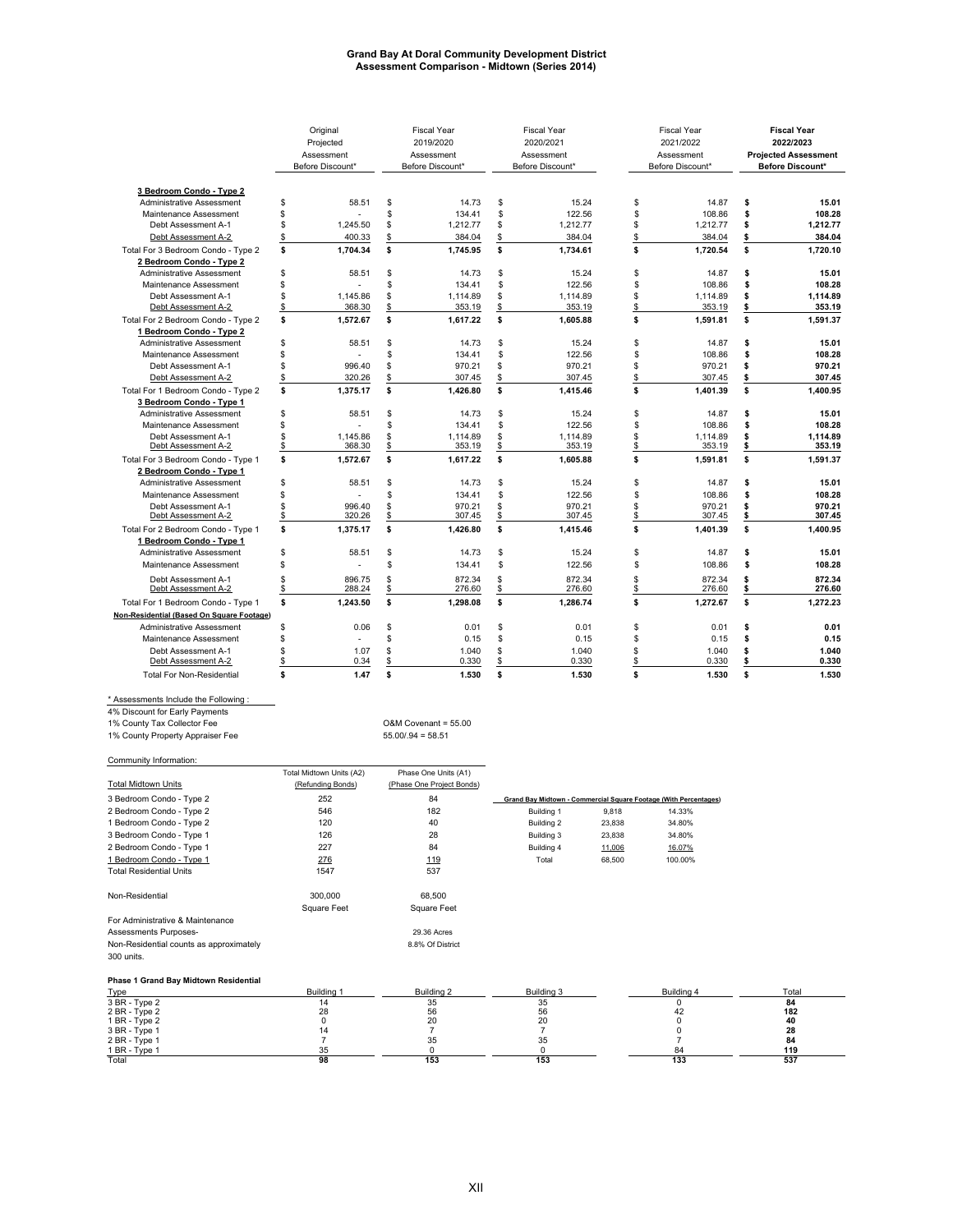### **Grand Bay At Doral Community Development District Assessment Comparison - Grand Bay North Parcel (Series 2014)**

|                                                                        | Original<br><b>Projected Debt</b><br>Assessment<br>Before Discount* | <b>Fiscal Year</b><br>2019/2020<br>Assessment<br>Before Discount* |          | <b>Fiscal Year</b><br>2020/2021<br>Assessment<br>Before Discount* |          | <b>Fiscal Year</b><br>2021/2022<br>Assessment<br>Before Discount* |          | <b>Fiscal Year</b><br>2022/2023<br><b>Projected Assessment</b><br>Before Discount* |          |
|------------------------------------------------------------------------|---------------------------------------------------------------------|-------------------------------------------------------------------|----------|-------------------------------------------------------------------|----------|-------------------------------------------------------------------|----------|------------------------------------------------------------------------------------|----------|
| Single Family 40' Unit                                                 |                                                                     |                                                                   |          |                                                                   |          |                                                                   |          |                                                                                    |          |
| Administrative Assessment                                              | 114.89                                                              | \$                                                                | 35.52    | \$                                                                | 43.61    | \$                                                                | 43.87    | \$                                                                                 | 42.05    |
| Maintenance Assessment                                                 |                                                                     | \$                                                                | 77.99    | \$                                                                | 69.75    | \$                                                                | 69.45    | \$                                                                                 | 70.98    |
| Debt Assessment A-1                                                    | 1,237.24                                                            | \$                                                                | 1,237.24 | \$                                                                | 1,237.24 | \$                                                                | 1,237.24 |                                                                                    | 1,237.24 |
| Debt Assessment A-2                                                    | 872.34                                                              | \$                                                                | 872.34   | \$                                                                | 872.34   | \$                                                                | 872.34   |                                                                                    | 872.34   |
| Total For Single Family 40' Unit                                       | \$<br>2,224.47                                                      | \$                                                                | 2,223.09 | \$                                                                | 2,222.94 | \$                                                                | 2,222.90 | \$                                                                                 | 2,222.61 |
| <b>Townhome Unit</b>                                                   |                                                                     |                                                                   |          |                                                                   |          |                                                                   |          |                                                                                    |          |
| Administrative Assessment                                              | 114.89                                                              | \$                                                                | 35.52    | \$                                                                | 43.61    | \$                                                                | 43.87    | \$                                                                                 | 42.05    |
| Maintenance Assessment                                                 |                                                                     | \$                                                                | 77.99    | \$                                                                | 69.75    | \$                                                                | 69.45    | \$                                                                                 | 70.98    |
| Debt Assessment A-1                                                    | 1,008.51                                                            | \$                                                                | 1,008.51 |                                                                   | 1,008.51 | \$                                                                | 1,008.51 |                                                                                    | 1,008.51 |
| Debt Assessment A-2                                                    | 710.64                                                              | \$                                                                | 710.64   |                                                                   | 710.64   | \$                                                                | 710.64   |                                                                                    | 710.64   |
| <b>Total For Townhome Unit</b>                                         | \$<br>1,834.04                                                      | \$                                                                | 1,832.66 | \$                                                                | 1,832.51 | \$                                                                | 1,832.47 | \$                                                                                 | 1,832.18 |
| Condo Unit (3-Story)                                                   |                                                                     |                                                                   |          |                                                                   |          |                                                                   |          |                                                                                    |          |
| Administrative Assessment                                              | 114.89                                                              | \$                                                                | 35.52    | \$                                                                | 43.61    | \$                                                                | 43.87    | \$                                                                                 | 42.05    |
| Maintenance Assessment                                                 |                                                                     | \$                                                                | 77.99    | \$                                                                | 69.75    | \$                                                                | 69.45    | \$                                                                                 | 70.98    |
| Debt Assessment A-1                                                    | 917.02                                                              | \$                                                                | 917.02   | \$                                                                | 917.02   | \$                                                                | 917.02   |                                                                                    | 917.02   |
| Debt Assessment A-2                                                    | 646.81                                                              | \$                                                                | 646.81   | \$                                                                | 646.81   | \$                                                                | 646.81   |                                                                                    | 646.81   |
| Total For Condo Unit (3-Story)                                         | \$<br>1,678.72                                                      | \$                                                                | 1,677.34 | \$                                                                | 1,677.19 | \$                                                                | 1,677.15 | \$                                                                                 | 1,676.86 |
| * Assessments Include the Following:<br>4% Discount for Early Payments |                                                                     |                                                                   |          |                                                                   |          |                                                                   |          |                                                                                    |          |

1% County Tax Collector Fee **O&M** Covenant = 108.00

1% County Property Appraiser Fee 108.00/.94 = 114.89

### Community Information:

| <b>Total North Units</b>       |     | 72.04 Acres          |
|--------------------------------|-----|----------------------|
| A-1: Project Bonds             |     | 21.33% Of District   |
| A-2: Refunding Bonds           |     |                      |
| Single Family 40' Unit         | 64  | North Parcel Acreage |
| Townhome Unit                  | 172 | 72.04 Acres          |
| Condo Unit (3-Story)           | 111 | 21.59% Of District   |
| <b>Total Residential Units</b> | 347 |                      |